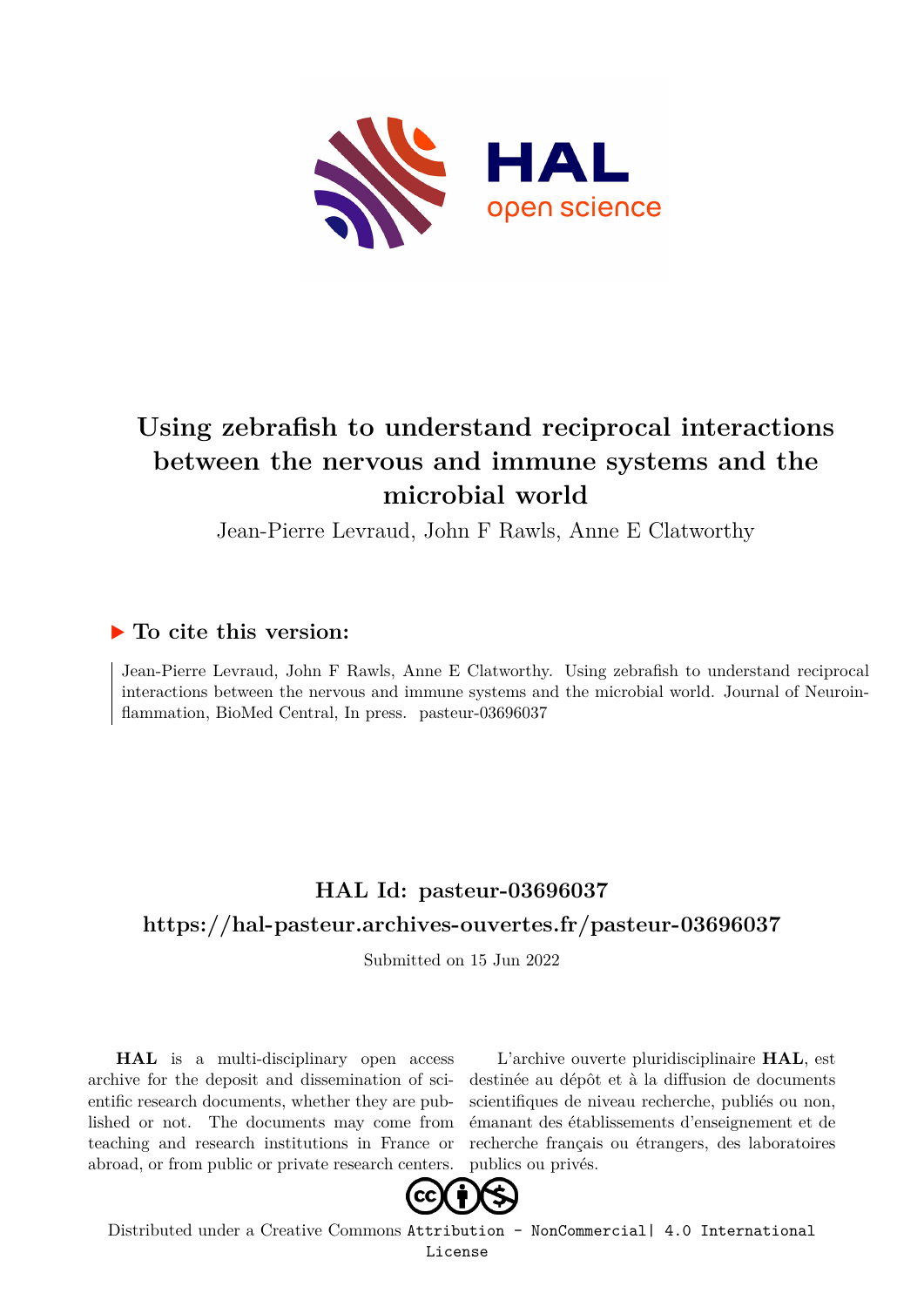# *Journal of Neuroinflammation, 2022 (in press)*

# *Using zebrafish to understand reciprocal interactions between the nervous and immune systems and the microbial world*

Jean-Pierre Levraud<sup>1</sup>, John F. Rawls<sup>2</sup>, and Anne E. Clatworthy<sup>3,4</sup>

- 1. Université Paris-Saclay, CNRS, Institut Pasteur, Université Paris-Cité, Institut des Neurosciences Paris-Saclay, 91400 Saclay, France.
- 2. Department of Molecular Genetics and Microbiology, Duke Microbiome Center, Duke University School of Medicine, 213 Research Drive, Durham, NC 27710 USA
- 3. Broad Institute of MIT and Harvard, 415 Main Street, Cambridge, MA 02142 USA
- 4. Department of Molecular Biology and Center for Computational and Integrative Biology, Massachusetts General Hospital, 185 Cambridge Street, Boston, MA 02114, USA

Correspondance to J.-P.L. (jean-pierre.levraud@pasteur.fr), J.F.R. (john.rawls@duke.edu), or A.E.C. (clatwort@broadinstitute.org).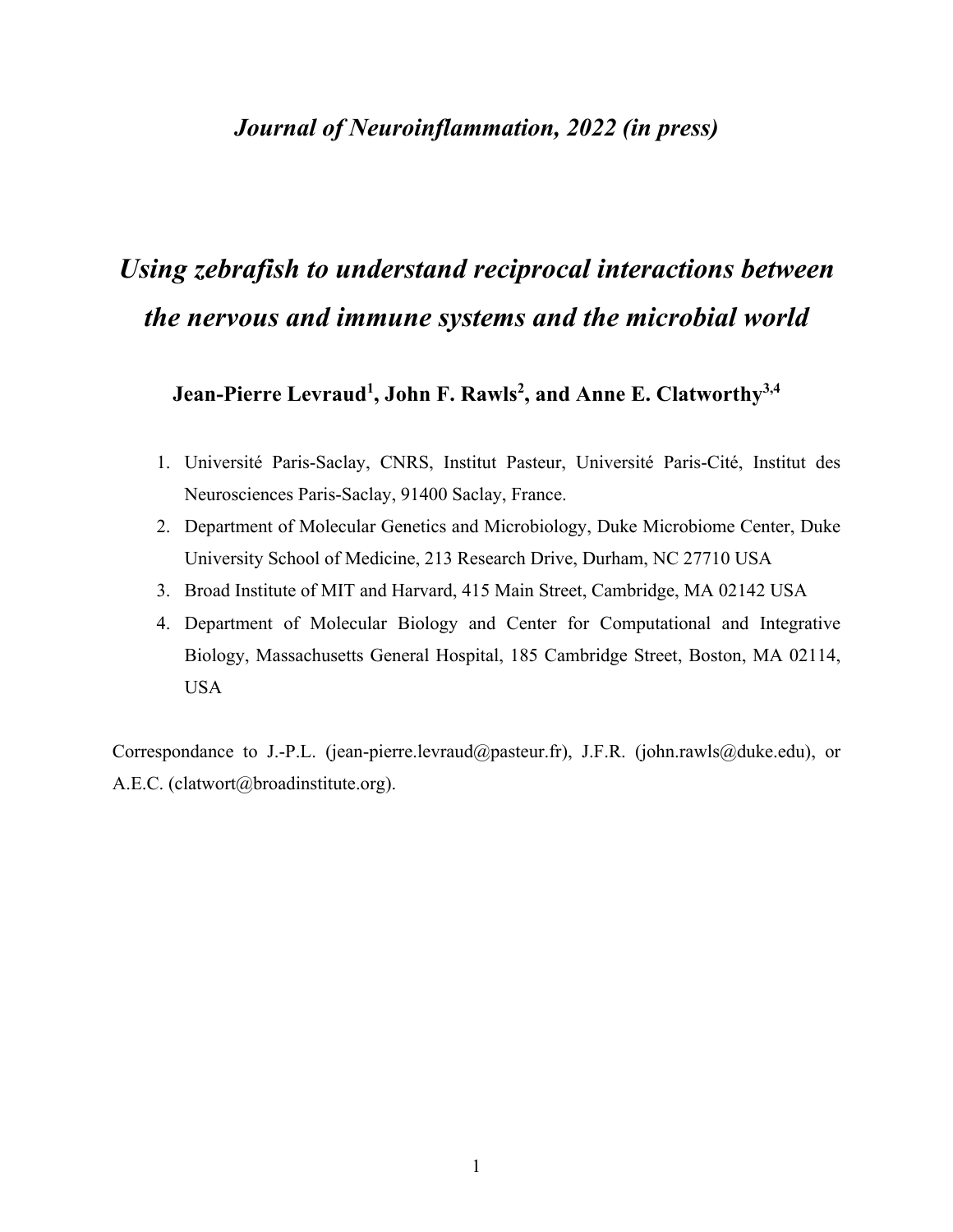#### **Abstract**

Animals rely heavily on their nervous and immune systems to perceive and survive within their environment. Despite the traditional view of the brain as an immunologically privileged organ, these two systems interact with major consequences. Furthermore, microorganisms within their environment are major sources of stimuli and can establish relationships with animal hosts that range from pathogenic to mutualistic. Research from a variety of human and experimental animal systems are revealing that reciprocal interactions between microbiota and the nervous and immune systems contribute significantly to normal development, homeostasis, and disease. The zebrafish has emerged as an outstanding model within which to interrogate these interactions due to facile genetic and microbial manipulation and optical transparency facilitating *in vivo* imaging.

This review summarizes recent studies that have used the zebrafish for analysis of bidirectional control between the immune and nervous systems, the nervous system and the microbiota, and the microbiota and immune system in zebrafish during development that promotes homeostasis between these systems. We also describe how the zebrafish have contributed to our understanding of the interconnections between these systems during infection in fish and how perturbations may result in pathology.

#### **Keywords**

Zebrafish, neuro-immune interactions, microbiota, homeostasis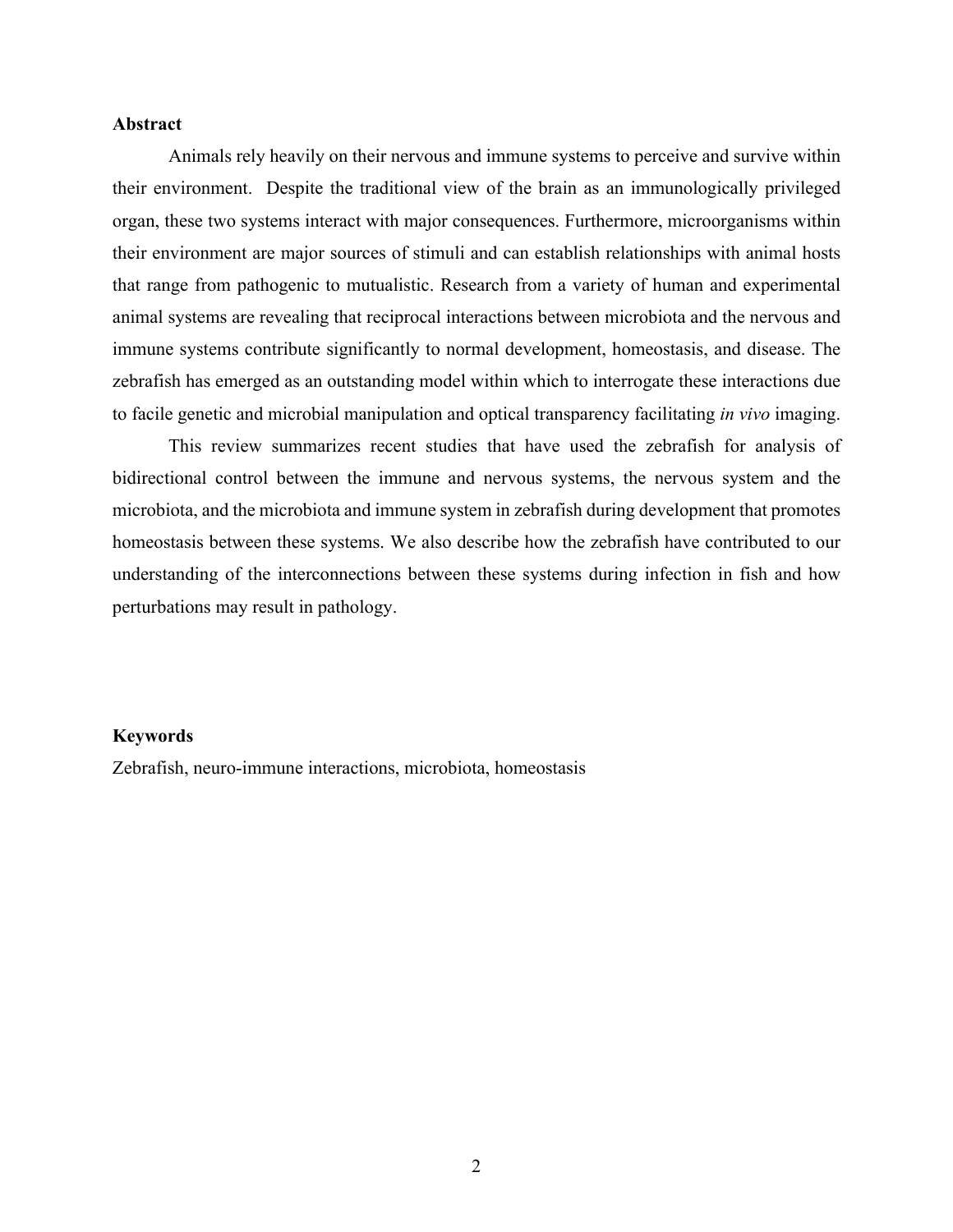#### **List of abbreviations**

BBB blood-brain barrier BDNF Brain-derived neurotrophic factor CGRP Calcitonin gene related peptide CHIKV Chikungunya virus CNS central nervous system CSF cerebrospinal fluid Dpf days post fertilization EEC enteroendocrine cell ENS enteric nervous system GABA Gamma-aminobutyric acid GBS Group B Streptococcus GF germ-free HPA/I hypothalamic-pituitary-adrenal/interrenal Hpf hours post fertilization HSC hematopoietic stem cell HSV Herpes Simplex Virus IFN Interferon IHNV Infectious Haemorrhagic Necrosis Virus IL Interleukin IRF Interferon-Responsive Factor JAK Janus-Associated Kinase KAR Kainate Receptor MTb *Mycobacterium tuberculosis* NNV Nerve Necrosis Virus NRSF/REST RE1 Silencing Transcription Factor or Neuron Restrictive Silencer Factor NSAID non-steroidal anti-inflammatory drug PAMP pathogen-associated molecular pattern PGE2 Prostaglandin E2 PGL phenolic glycolipid

RAG Recombination activating gene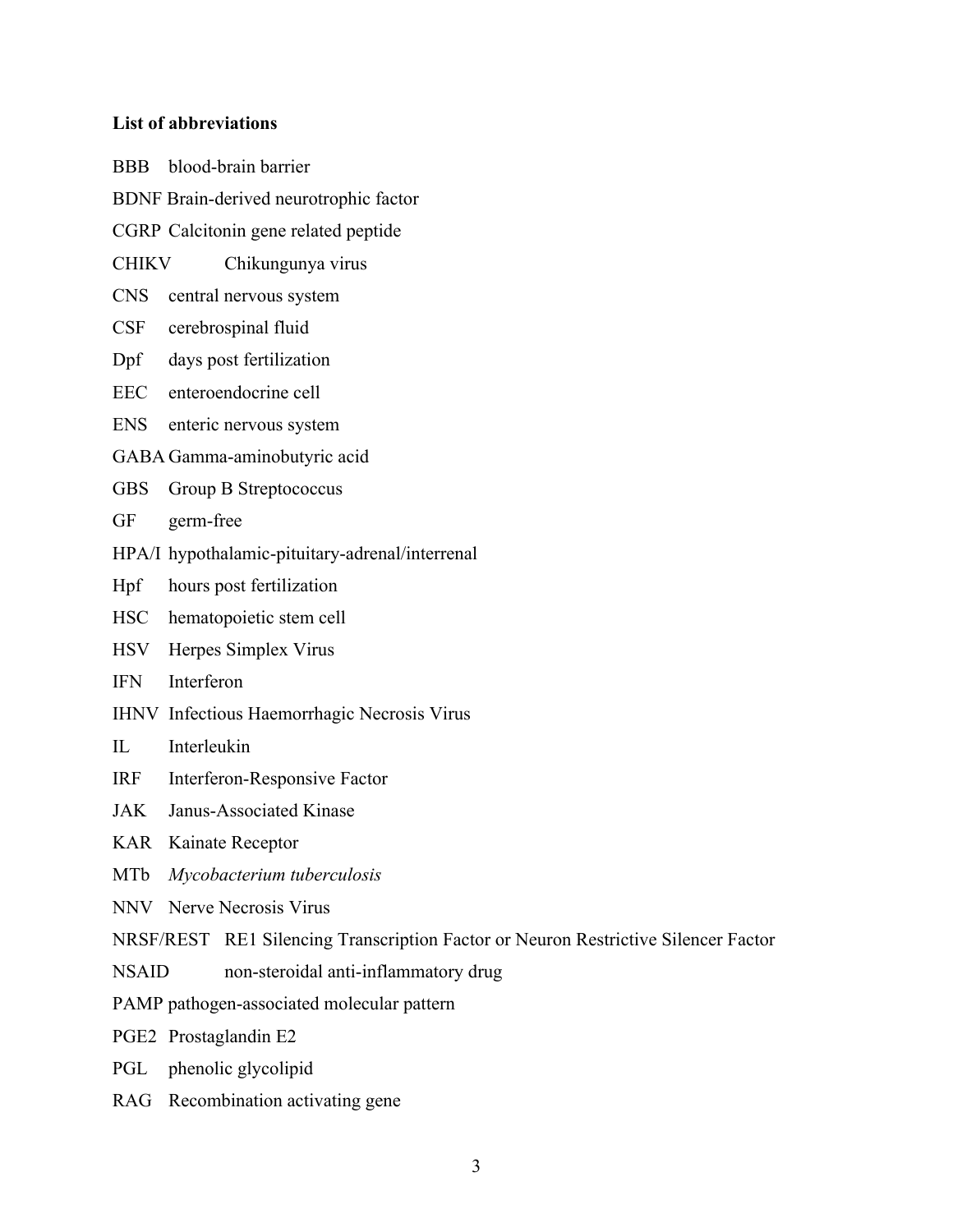- SAA Serum amyloid A
- SCN suprachiasmatic nuclei
- SINV Sindbis Virus
- STAT Signal Transducer and Activator of Transcription
- SVCV Spring Viremia of Carp Virus
- TBM Tuberculosis Meningitis
- TLR Toll-like receptor
- TNF Tumor necrosis factor
- Treg regulatory T cell
- TRPA Transient receptor potential subfamily A
- WT wild-type
- ZfPV Zebrafish Picornavirus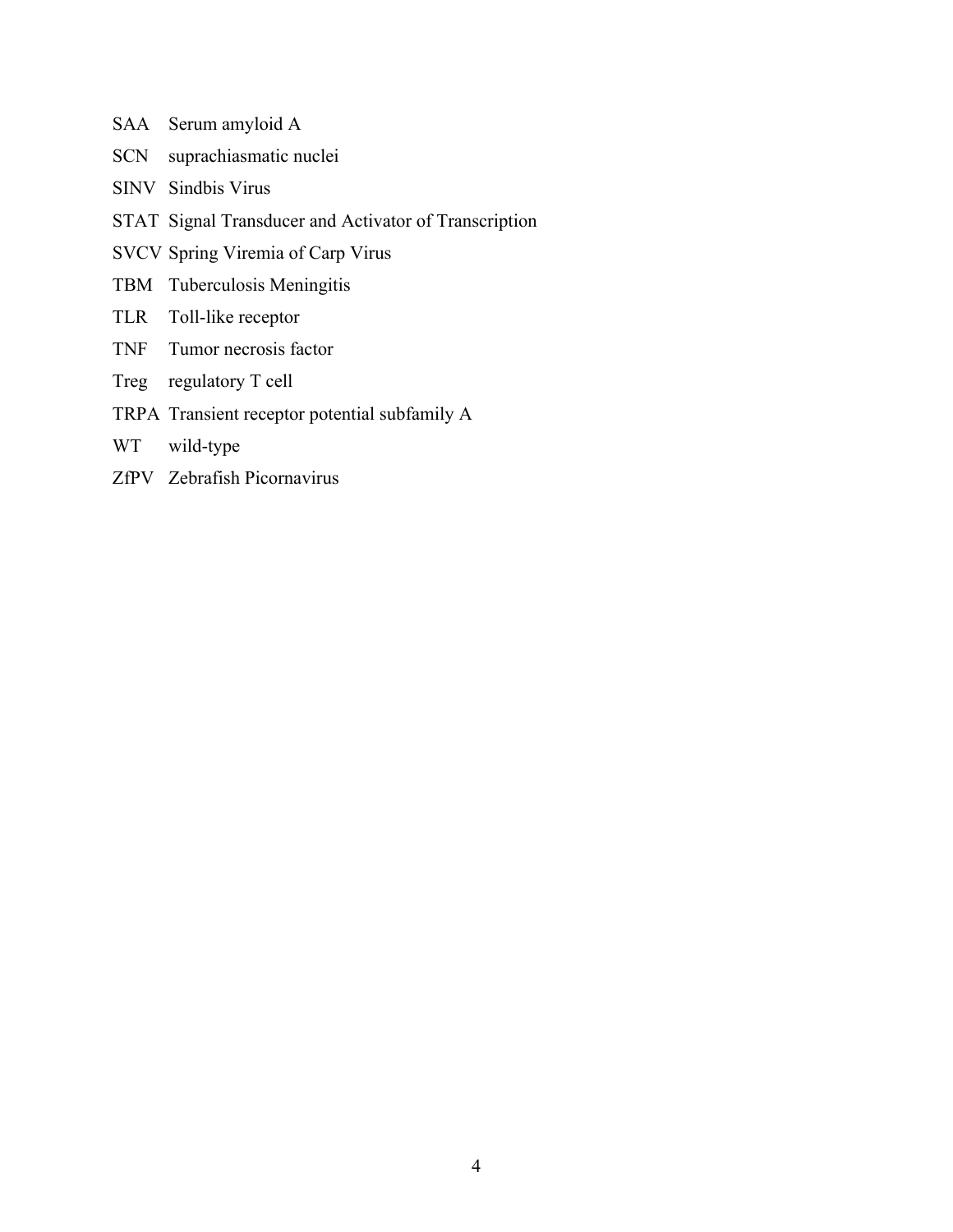#### **I. Background**

It is increasingly appreciated that deep, reciprocal interconnections between the immune system, the nervous system and the microbiota exist in vertebrates and are important for the development and homeostasis of each system as well as the health of the organism as a whole. For example, interactions between the immune and nervous systems establish normal neural connectivity in the brain and immune cell numbers in the periphery, while the enteric nervous system plays a major role in shaping gut microbial ecology, which in turn can influence behavior patterns. The immune system itself is important for control of microbiota composition, which is known to be a major determinant of susceptibility to intestinal pathogens. Thus, it is clear that these systems do interact to promote normal development and homeostasis. In addition, coordination between these systems is important for a return to homeostasis when an organism is faced with an external threat such as infection or injury. Finally, dysregulated interactions between these systems can result in pathology (*e.g.*, meningitis).

As a model organism, zebrafish is perhaps uniquely positioned to shed insight into interactions between the immune system, the nervous system, and the microbiota. The optical transparency of zebrafish embryos and larvae coupled with the increasing breadth of transgenic fish lines where cells of interest are fluorescently labeled facilitate the visualization of immune, neural, and microbiota interactions in an intact living vertebrate in real time during development and in response to infection or injury. Moreover, zebrafish are amenable to both classical and chemical genetics, and thus perturbing various genes of interest in order to investigate their contribution to immune, nervous system and microbiota interactions is relatively facile. Finally, the zebrafish immune system is very similar to mammals and includes both adaptive and innate immune cells (B cells, T cells, macrophages, neutrophils, etc.) and soluble immune mediators such as cytokines and complement proteins (1). Strong homologies between brain structures, cells and genetic programs are also notable between zebrafish and mammals (2). Given these features, zebrafish are a powerful model to explore the depth and complexity of the interactions between the nervous system, the immune system and the microbiota that are important to upholding organismal health in a living vertebrate.

Here, we review the available literature for studies of bidirectional control between the immune and nervous systems, the nervous system and the microbiota, and the microbiota and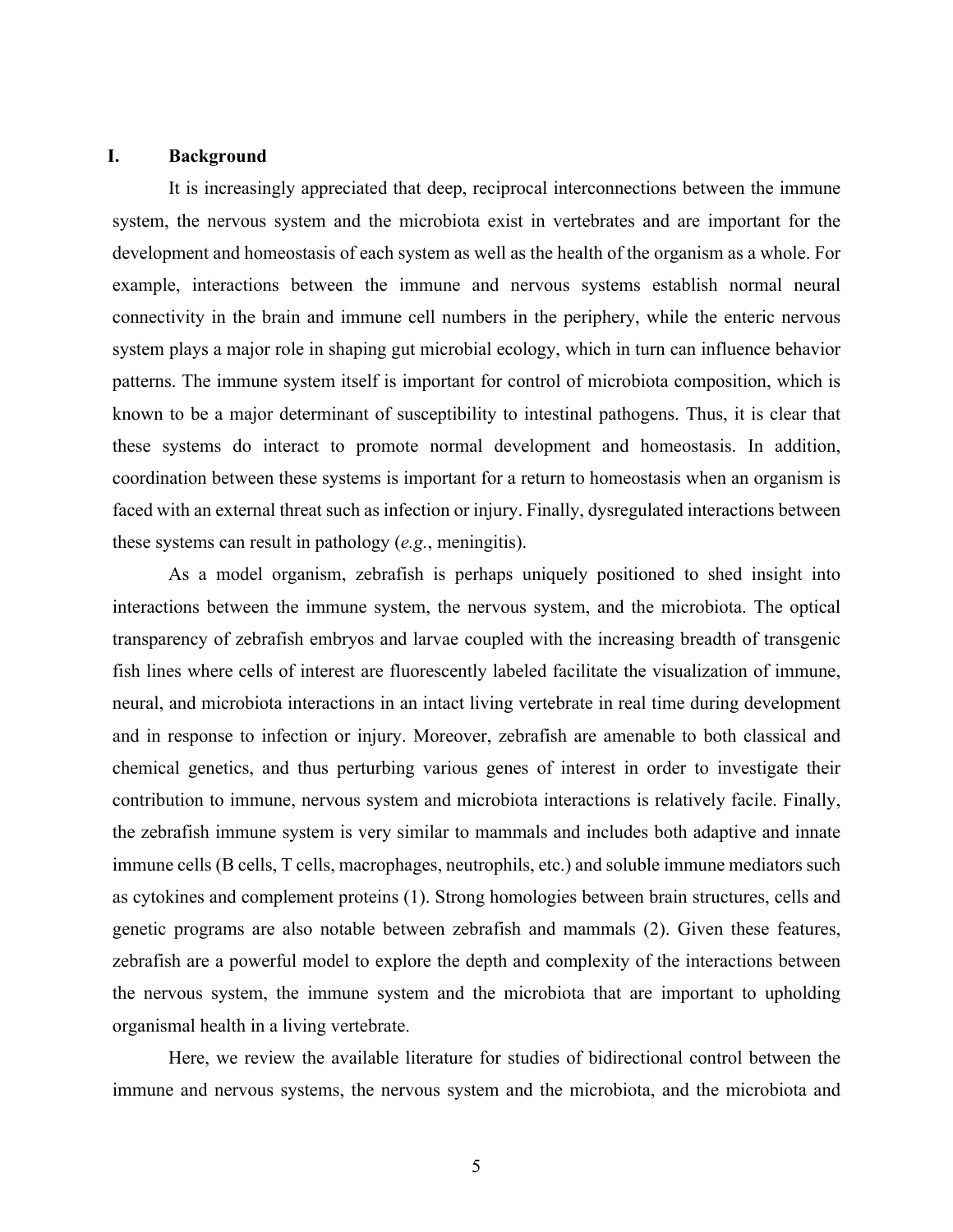immune system in zebrafish during development that promotes homeostasis between these systems (part II). We then explore the interconnection of these systems during infection in fish (part III) and how perturbations may result in pathology (part IV).



**Figure 1.** Examples of homeostatic reciprocal interactions between the nervous system, immune system, and microbiota, elucidated in the zebrafish model

#### **II. Homeostatic control between the immune system, the nervous system and the microbiota**

#### *A. Immune control of the nervous system*

In vertebrates there is clear evidence of immune control of normal nervous system development from cellular to behavioral levels. At the cellular level, it has long been recognized that neuronal apoptosis is a critical mechanism promoting normal neural connectivity in the developing brain. This process certainly occurs in zebrafish as early as 48 hours post fertilization (hpf), when dead and dying neurons are observed and microglial precursors, cells of hematopoietic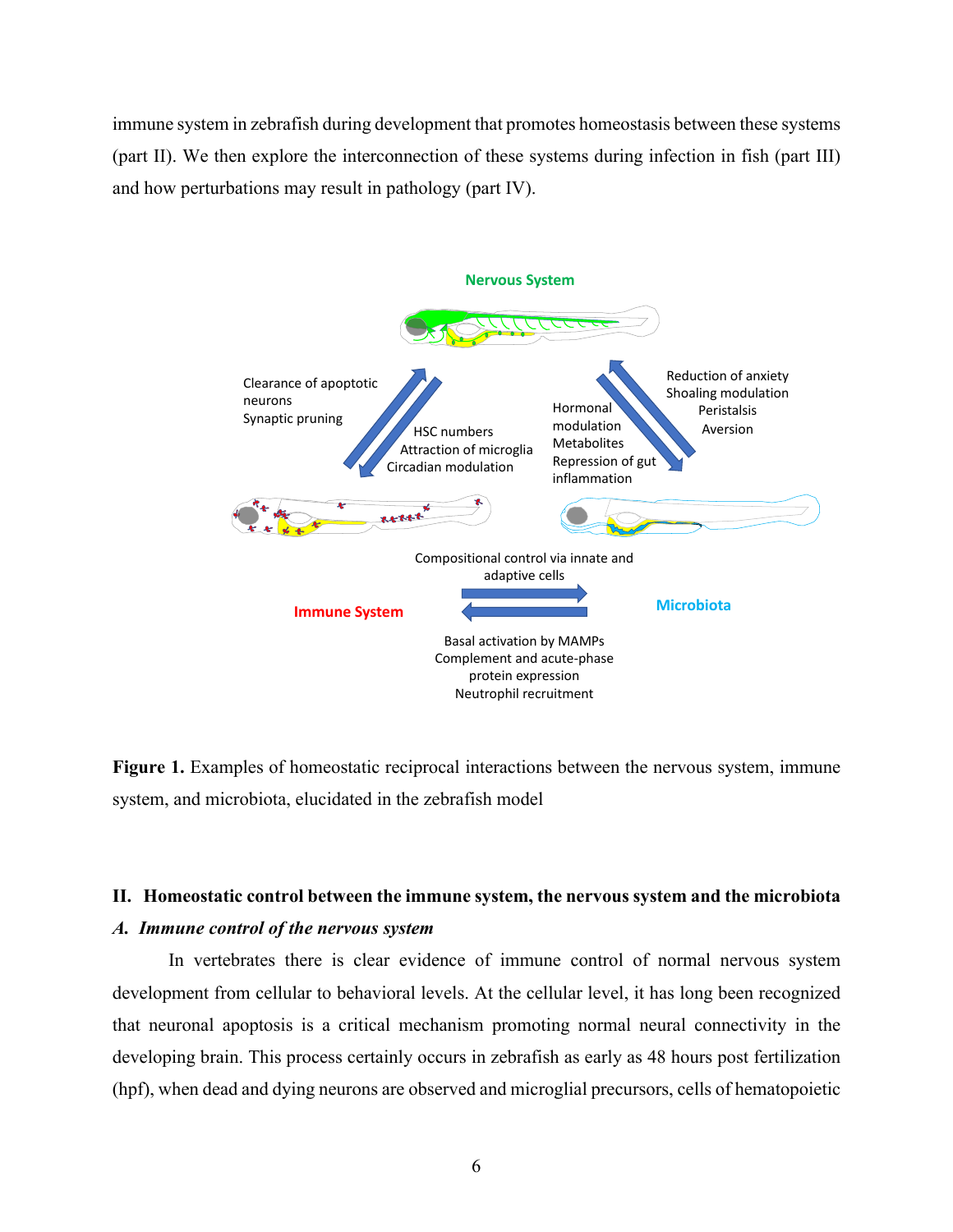origin that are destined to differentiate into resident macrophages in the central nervous system (CNS), begin trafficking to the brain to clear apoptotic bodies (3). While microglial clearance of apoptotic bodies in the brain is a clear example of homeostatic immune control of nervous system development, this control is clearly bidirectional (Figure 1) as is evidenced by recent work showing that it is neuronal apoptosis itself that recruits microglial precursors into the brain, in part via nucleotide signaling, resulting in the normal expansion and distribution of microglia throughout the brain (4).

 At the behavioral level, there is some evidence of immune control of social behaviors, as mice deficient in lymphocytes have social deficits and display hyperconnectivity in fronto-cortical brain regions. These defects were shown to be driven by a lack of IFN-γ release from meningeal T cells that in wildtype animals contributes to tonic GABAergic signaling in the brain. While this study was primarily conducted in mice, the authors show that in addition to rodents, zebrafish and fruit flies upregulate IFN-γ and JAK-STAT-inducible genes in a social context. This work suggested that IFN-γ signaling and the ability to mount a robust pathogen defense is coevolutionarily linked in animals that aggregate more closely with other individuals in a group, where pathogen spread is more likely  $(5)$ .

While there is certainly immune control of normal neural connectivity, the immune system also plays a pivotal role in the regeneration of tissue following injury. Unlike mammals, zebrafish can regenerate neural cells and thus are a valuable model in understanding how neural regeneration can occur in the hope of translating such knowledge into future therapeutics to treat traumatic brain and spinal cord injuries and neurodegenerative disorders. In adult zebrafish following brain injury, leukocytes traffic to sites of injury where pro-inflammatory cytokines (TNFα, IL1β, and IL-8) are expressed and it is the inflammation itself that enhances proliferation of neuroprogenitor cells (6). When adaptive immunity is present in adult fish, there is a requirement for regulatory T cells (Tregs) in spinal cord regeneration. Tregs home to sites of tissue damage, such as damaged spinal cord tissue, and release regenerative factors specific for the damaged organ (e.g., neurotrophin 3 in damaged spinal cord tissue) and it is the regenerative factor rather than anti-inflammatory cytokines (e.g., IL-10) expressed by Tregs that promotes proliferation of neural progenitor cells (7). In a final example of immune control of neural regeneration in a model of Alzheimer's disease, IL-4 produced by microglia is sufficient to induce the proliferation of neuroprogenitor cells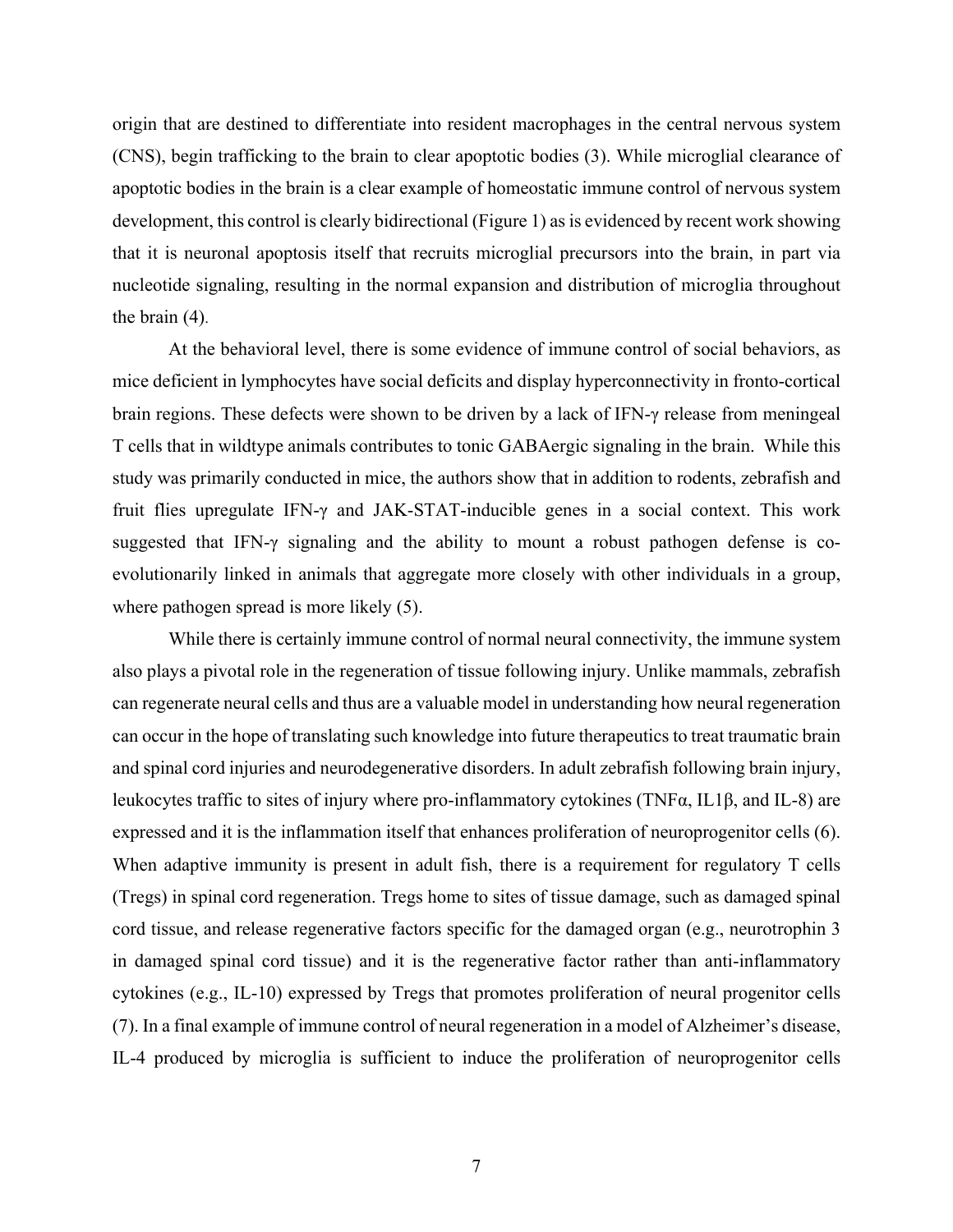through the IL-4R/STAT6 pathway in areas of adult zebrafish brains suffering neurodegeneration as a result of Amyloid β42 toxicity (8)**.**

#### *B. Neural control of the immune system*

#### *Hypothalamus-pituitary-adrenal axis control of immune cell numbers*

Similar to apoptotic neuronal recruitment of microglial precursors to the developing brain described above, another example of neural control of the immune system is the regulation of hematopoietic stem cell (HSC) numbers in the periphery by the central nervous system (CNS; Figure 1). In developing zebrafish embryos, stressors such as hypoxia have been shown to stimulate serotonin production specifically in the CNS. Serotonergic stimulation of the hypothalamic-pituitary-adrenal/interrenal (HPA/I) stress response axis then acts via the glucocorticoid receptor to increase HSC numbers in the periphery ultimately increasing the numbers of available immune cells (9). However, just as in mammals, dexamethasone treatment of zebrafish larvae has the short-term effect of depleting thymocytes (10).

#### *Circadian Rhythms and Immunity*

In mice, HSC release is also regulated daily by circadian oscillations with two daily peaks of HSCs released at the onset of light and darkness (11)**.** While it is unclear whether circadian oscillations regulate the release of HSCs in zebrafish, circadian rhythms do have a large impact on the immune response in zebrafish and can be considered another example of neural control of the immune system.

In mammals, neuro-endocrine interactions between the suprachiasmatic nuclei (SCN) in the hypothalamus and the HPA axis synchronize circadian rhythm control of immune responses in peripheral tissues (12). Circadian rhythms are endogenous oscillations that tune an organism's physiological processes to a ~24-hour light-dark cycle. These oscillations exert temporal control over a wide range of behavioral activities and cellular and organ system functions including immune functions such as daily egress of innate immune cells from the bone marrow to the blood and immune organs, neutrophil trafficking, localization and turnover, macrophage phagocytic activity and cytokine release (13). At the cellular level, circadian oscillations are maintained by sets of conserved transcription factors that execute an interlocked, rhythmic, self-perpetuating transcription- translation feedback loop. These transcription factors constitute the molecular clock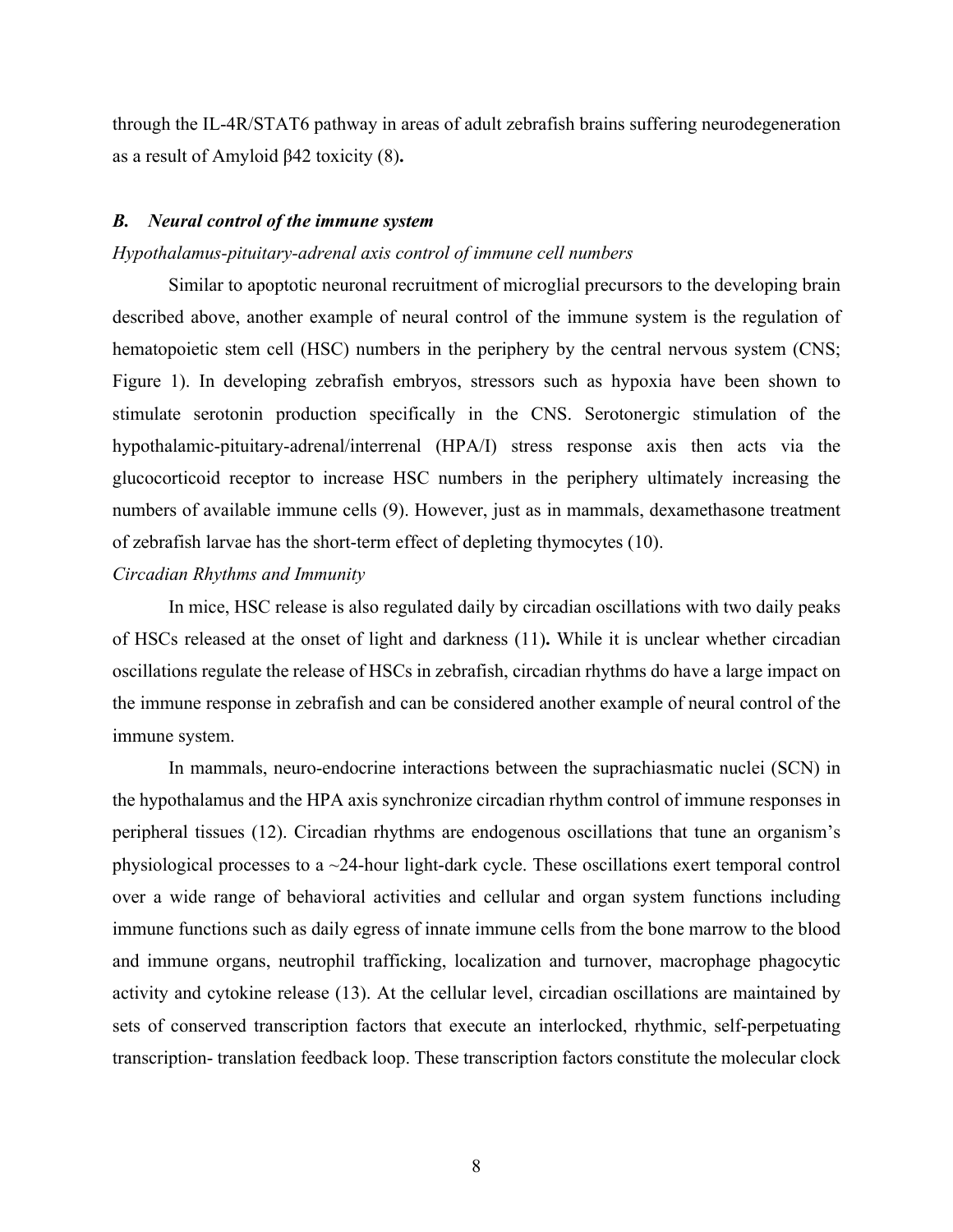machinery, are expressed in all major organs and tissues of the body and either directly or indirectly exert control over the range of processes described above.

In mammals, peripheral clocks are synchronized to the environmental light-dark cycle by the master or central clock located in the suprachiasmatic nuclei (SCN) in the hypothalamus where light input from the environment is transmitted from the lens of the eye through the retinohypothalamic tract to  $\sim$ 20,000 neurons in the SCN (12). Neuro-endocrine interactions between the SCN and the HPA axis ultimately impose synchrony on peripheral clocks in tissues throughout the organism. However, this hierarchical structure is not common to all vertebrates. In zebrafish, there is no SCN structure (14). Further, molecular clocks in all cells and organs in zebrafish can be directly entrained by light (15), which has driven the question of whether there is a need for a 'master' clock in fish. Recent work has suggested that fish may coordinate circadian oscillations throughout the organism using several clock centers through a 'multiple pacemaker system,' similar to birds (16). At least one of these clock centers is located in the pineal gland, where intrinsic circadian oscillations are directly entrained by light through cells with retinal cone photo-receptor-like characteristics, which then drive melatonin production (17). While coordination of circadian oscillations is more decentralized in fish than in mammals, this does not necessarily imply that neuro-endocrine interactions are not important for modulation of these oscillations between tissues in fish and ultimately circadian control of immune responses, rather this is an open question.

In zebrafish, the light-dark cycle does have a large impact on immunity, similar to mammals. Larvae infected with *Salmonella* Typhimurium during the light phase of a light-dark cycle or exposed to constant light displayed enhanced survival, better bacterial clearance, increased neutrophil and macrophage recruitment to sites of infection and enhanced expression of TNFα, IL-8 and IFN-γ compared to larvae infected during the dark phase of the light-dark cycle or those raised in constant darkness (18). While it is as yet unclear whether this light-dependent regulation of the immune response is dependent on the molecular clock machinery or indeed whether light-regulated neuro-endocrine interactions impose circadian rhythm control of immune responses in fish, there is some evidence for bidirectional immune and nervous system control of circadian rhythms. A recent chemical screen for small molecule modulators of circadian oscillations in fish identified a number of small molecules associated with the nervous system that resulted in phase advances (19) while anti-inflammatory drugs (e.g., NSAIDs, glucocorticoids,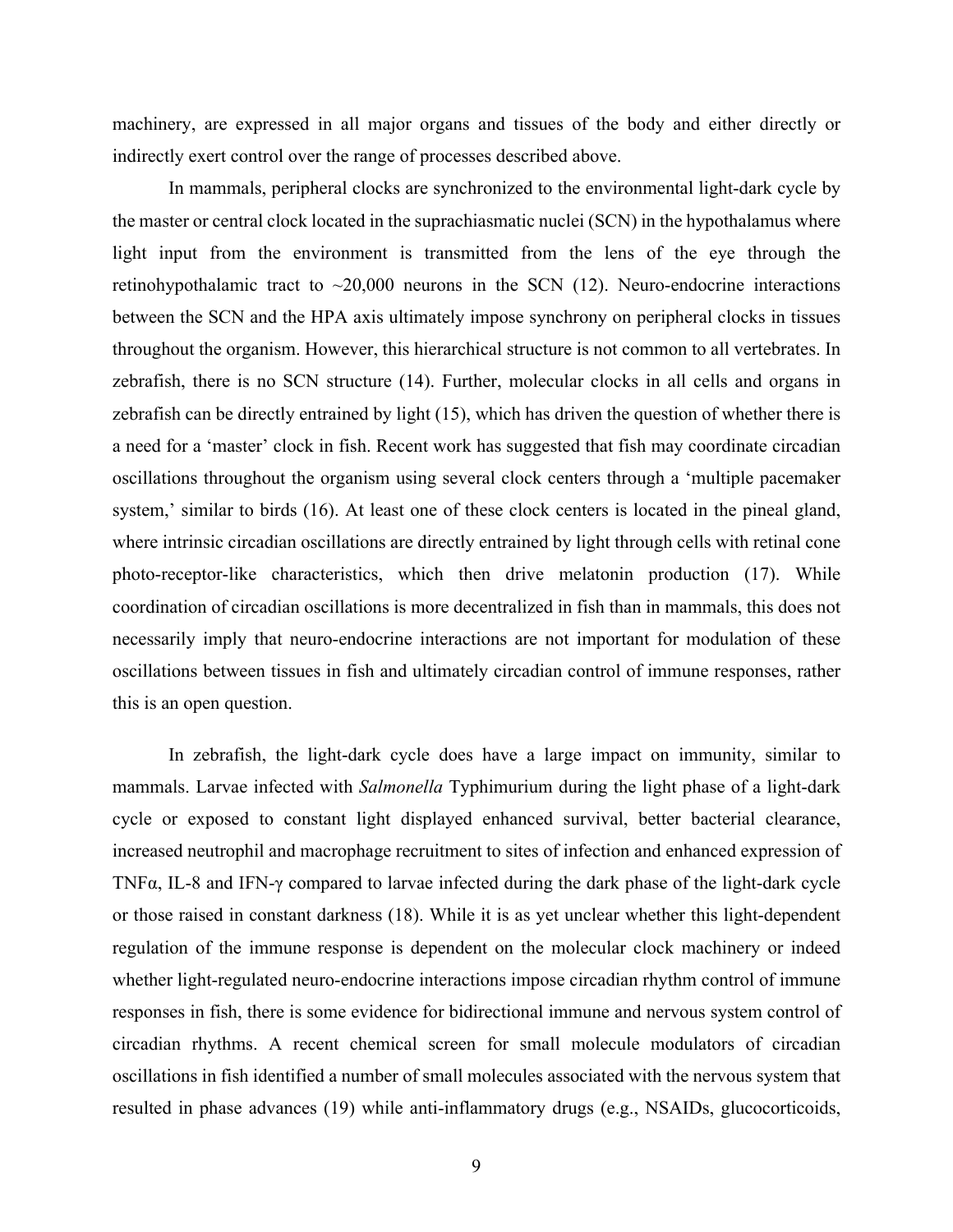cyclosporin) increased circadian amplitudes and small molecule induced inflammation had the opposite effect, suggesting that the immune system feeds back to alter the circadian clock in zebrafish.

#### *C. Control of the nervous system by microbiota*

Disturbing the microbiota may cause behavioral alteration and even contribute to neurological disorders (Figure 1), according to the "gut-brain axis" paradigm (20), a concept that has gained popularity and raised hopes that diet and/or probiotics may help stem the rising incidence of neurodegenerative diseases. The zebrafish is a powerful system to test such issues, at least in early development, because of the ease and limited costs of generating axenic (also called germ-free) larvae, which can be recolonized in a controlled way (21). These axenic or gnotobiotic larvae can then be fed with sterile chow or axenic live foods to be grown for several weeks to juvenile stage, or months to adulthood, although this becomes labor-intensive (22,23). Thus, most behavioral assays on gnotobiotic zebrafish are conducted at the larval stage. Initial behavior of larvae, including hunting, sleeping, learning and navigating, can be measured in highthroughput assays as early as 6 days post fertilization (dpf) (24). Social interactions (e.g., shoaling behaviour) develop in the second week (25). However, behavioral changes may also be assessed in conventional adults after perturbation of the flora; for example, administration of a probiotic *Lactobacillus* strain induced subtle changes in shoaling behavior and a preference of probiotictreated fish for a higher position in the water column (26). This was associated with small but significant changes in microbiota composition, and, more strikingly, to an increase of *bdnf* expression in the brain, as observed in rodents. BDNF (brain-derived neurotrophic factor) is a growth factor involved in various mood disorders (27).

An early study of the behaviors of axenic larvae found an increased spontaneous locomotion compared with conventionally-raised or ex-germ-free conventionalized larvae at 6 dpf (28); this "anxiety-related" behavior was associated with a lower induction of stress-related genes upon osmotic shock, although no causality link was established. The following year, Tal and colleagues reported that locomotion of axenic or antibiotic-treated larvae was higher than that of conventional larvae at 10 dpf, but not 6 dpf (29). The timing discrepancy with the earlier work was likely due to a lower temperature (and thus a slower development) and/or different lighting programs. A complex microbiota was not needed, as recolonization by single bacterial species prevented this hyperactive phenotype; however, heat-killed bacteria, or typical bacterial molecules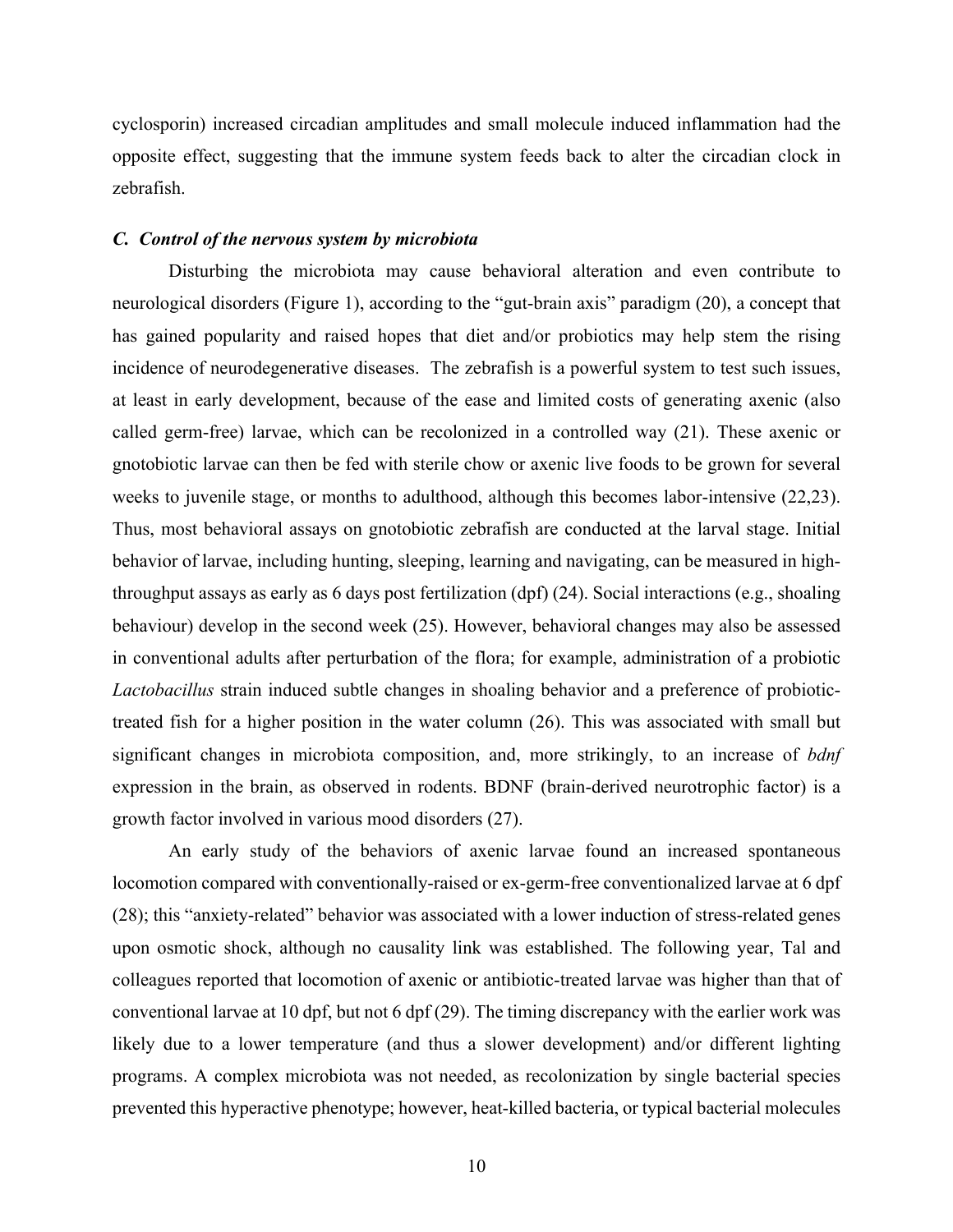triggering innate immune signaling, had no such effect (29). This requirement for live bacteria suggested involvement of some metabolite. In a follow-up study, the same team showed that the microbiota alter the concentration of 17ß-estradiol, which has a direct impact on the locomotor activity of larvae (30).

Bacteria may also influence the enteric nervous system to their own advantage. In a monoor duo-colonized zebrafish model, a bacterial pathogen (*Vibrio cholerae*) was shown to displace a harmless commensal species (*Aeromonas veronii*), not only via direct bacterial interactions, but also by impacting gut peristalsis (31,32). Live imaging is a major tool in the study of zebrafish host-pathogen interactions, but it requires transparent larvae to be immobilized, which is typically achieved by a combination of anesthesia and embedding in a gel such as low-melting agarose. However, common anesthetics such as tricaine methanesulfonate do not typically block peristaltic movements, making live imaging of the gut extremely challenging. Direct imaging of bacteria in the gut lumen of zebrafish had been reported previously but usually limited to short time periods (33). Here, rapid imaging of entire larvae (using light-sheet microscopy, fast enough to take the entire image between two peristaltic events) was performed every 20 min for more than 12h. This revealed that in fish challenged with *Vibrio cholerae*, gut contractions were not more frequent but were much stronger, resulting in expulsion of *Aeromonas* (31). Remarkably, this was dependent on the type VI secretion system (T6SS) of *Vibrio*, as was direct killing of *Aeromonas* by *Vibrio*: however the two events could be dissociated genetically, and loss of modulation of host peristalsis only resulting in an inability of the pathogen to displace the commensal (32).

Microbiota colonize other mucosae than the intestine. The team of Irene Salinas studied the impact of microbiota colonization on the olfactory mucosa (34). Experiments involving delicate microdissections revealed transcriptional differences of olfactory epithelia between conventional and GF larvae as early as 6dpf. Remarkably, in both larval zebrafish and adult mice, germ-free status resulted in lowered expression of many olfactory receptor genes. This was associated with subtle morphological differences of olfactory sensory epithelia, and suggested a role for the transcription factor NRSF/REST in microbiota-dependent gene repression in the olfactory organ.

At 4 dpf, when the gut becomes colonized, most organs are patent but actively growing and maturing, and the CNS is no exception. By generating germ-free zebrafish larvae and delaying the time of microbial colonization by only three days, Bruckner et al. observed a strong difference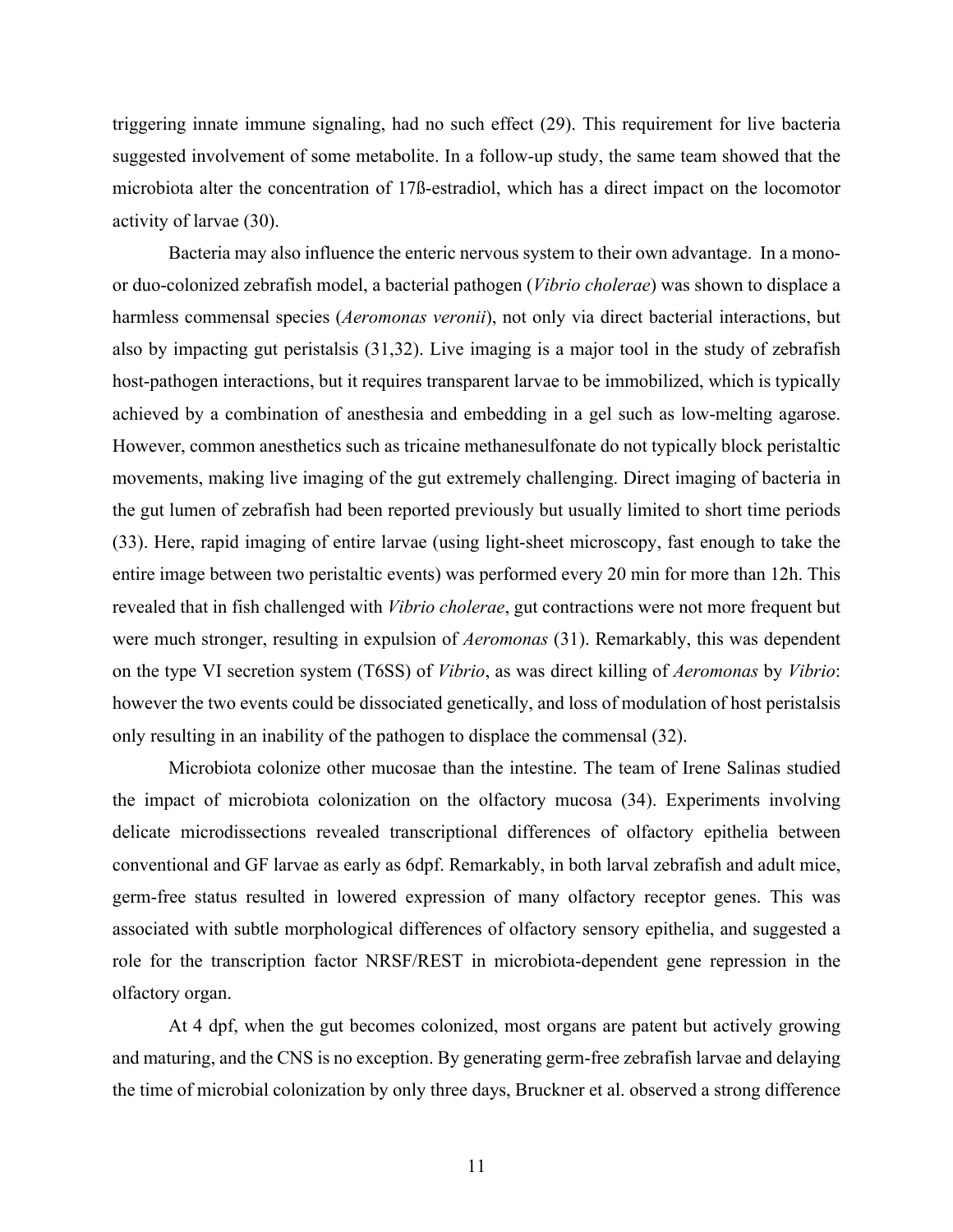in social interactions, even though this behaviour becomes apparent only one week later (35). Thus, they identified a sharp time window during which the presence of microbiota impacts future behaviour. By focusing on a population of neurons expression *lhx8a*, and known to be required for normal behaviour, they showed that in colonization-delayed fish, these neurons are in normal numbers, but a subset exhibit exuberant arborescence. Finally, they show that microglial invasion of the forebrain, even though it starts before 4dpf, is reduced in larvae with delayed microbiota colonization (35). Therefore, they propose a plausible mechanism by which microbiota promote microglial infiltration of the brain, ensuring proper pruning of dendritic arbors involved in social interactions. This is a remarkable example of the complex interactions that may link microbiota, immune cells and nervous system.

#### *D. Control of the immune system by microbiota*

 The animal immune system has evolved to sense diverse microbial stimuli and relay that information to components of the immune system. As commensal microbiota have been a constant source of stimulation and potential infection to animals during their evolutionary history, the immune systems of zebrafish and other animals do respond to microbiota as a part of their normal life cycle (Figure 1) (36). Initial insights into zebrafish immune responses to microbiota were provided by comparison of zebrafish reared germ-free to those colonized with a conventional zebrafish microbiota. That work revealed that microbiota colonization stimulates expression of complement and acute phase proteins (37,38), and epithelial barrier function (39,40). Among professional immune cells, the neutrophil lineage has received the most attention in hostmicrobiota research in the zebrafish due largely to the relatively early discovery of histochemical (41,42) and transgenic methods (43,44) to visualize them. Analysis of gnotobiotic zebrafish revealed microbiota stimulate expression of neutrophil markers (37,38), neutrophil recruitment to the intestine (39), recruitment to peripheral wounds, and other systemic behaviors (45,46). Similar effects on other immune cell lineages are expected but remain understudied.

Host immune responses to microbiota represent an aggregate reaction to complex stimuli emerging from those microbial communities. However, studies using germ-free zebrafish have shown that these host immune responses are capable of remarkable specificity to individual members of the microbiota or their products (37–39,47). Moreover, a subset of host innate immune responses to their own normal microbiota can also be evoked by microbiota from the mouse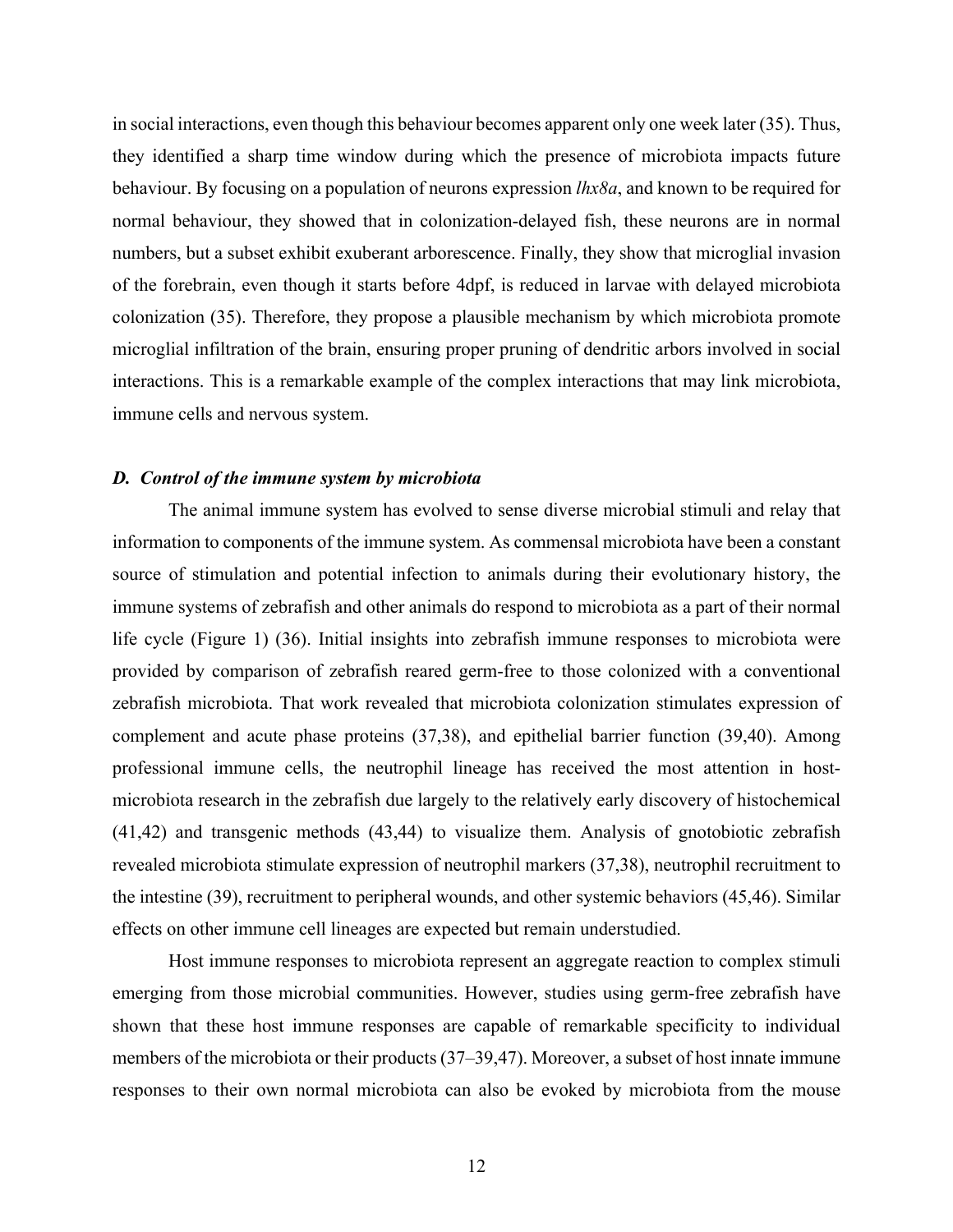intestine (38), suggesting some common signals emerging from different microbial communities or the ability of host responses to integrate diverse microbial stimuli into a common set of host responses. Several studies have underscored how the host integrates input from complex microbial communities into appropriate immune responses remains an important frontier of research. Early insights were provided by experiments in which germ-free zebrafish were colonized with known mixtures of commensal bacteria, revealing that the impact of a given strain on neutrophil recruitment to the intestine was not necessarily proportionate to the abundance of that strain in the community (48).

Identification of the specific mechanisms by which commensal microbiota regulate aspects of host innate immunity is another important area of research. One major theme is the ability of microbiota to influence host sensitivity to inflammatory stimuli. For example, microbiota colonization leads to increased host expression of intestinal alkaline phosphatase in the intestinal epithelium (39), which in turn detoxifies bacterial lipopolysaccharide present in the gut lumen thereby preventing excessive neutrophil recruitment to the intestine (40). Another emerging theme is the ability of microbiota to regulate host tissue-specific production of immunoregulatory cytokines. For example, the acute phase protein serum amyloid A (Saa) is induced upon microbiota colonization in the intestine and liver of zebrafish and mammals (38,47,49,50). In vivo consequences of this microbial induction of Saa have been difficult to resolve in mammals, however, due to complex paralogy and other limitations. Genetic studies in zebrafish revealed that its single Saa homolog serves as a systemic signal to neutrophils to restrict activation, decrease inflammatory tone and bacteriocidal activity while simultaneously enhancing their ability to migrate to sites of peripheral injury (45,46). These results underscore that gut microbial colonization can affect distinct aspects of intestinal as well as extra-intestinal immunity.

It is also important to note that the impacts of microbiota on host immunity are not limited to overt influences on the immune system. The presence and composition of microbiota are known to be a major determinant of susceptibility to intestinal pathogens in zebrafish as well as other animals. For example, the ability of *Edwardsiella ictaluri*, the causative agent of catfish enteric septicemia, to cause disease in zebrafish was curtailed by precolonization with an identified set of probiotic bacteria. However, this was not linked with apparent alteration in the inflammatory response to *E. ictaluri* but instead linked to the presence of adhesion factors on the probiotic strains, suggesting physical exclusion of pathogens as a potential mechanism (22). Similarly, the presence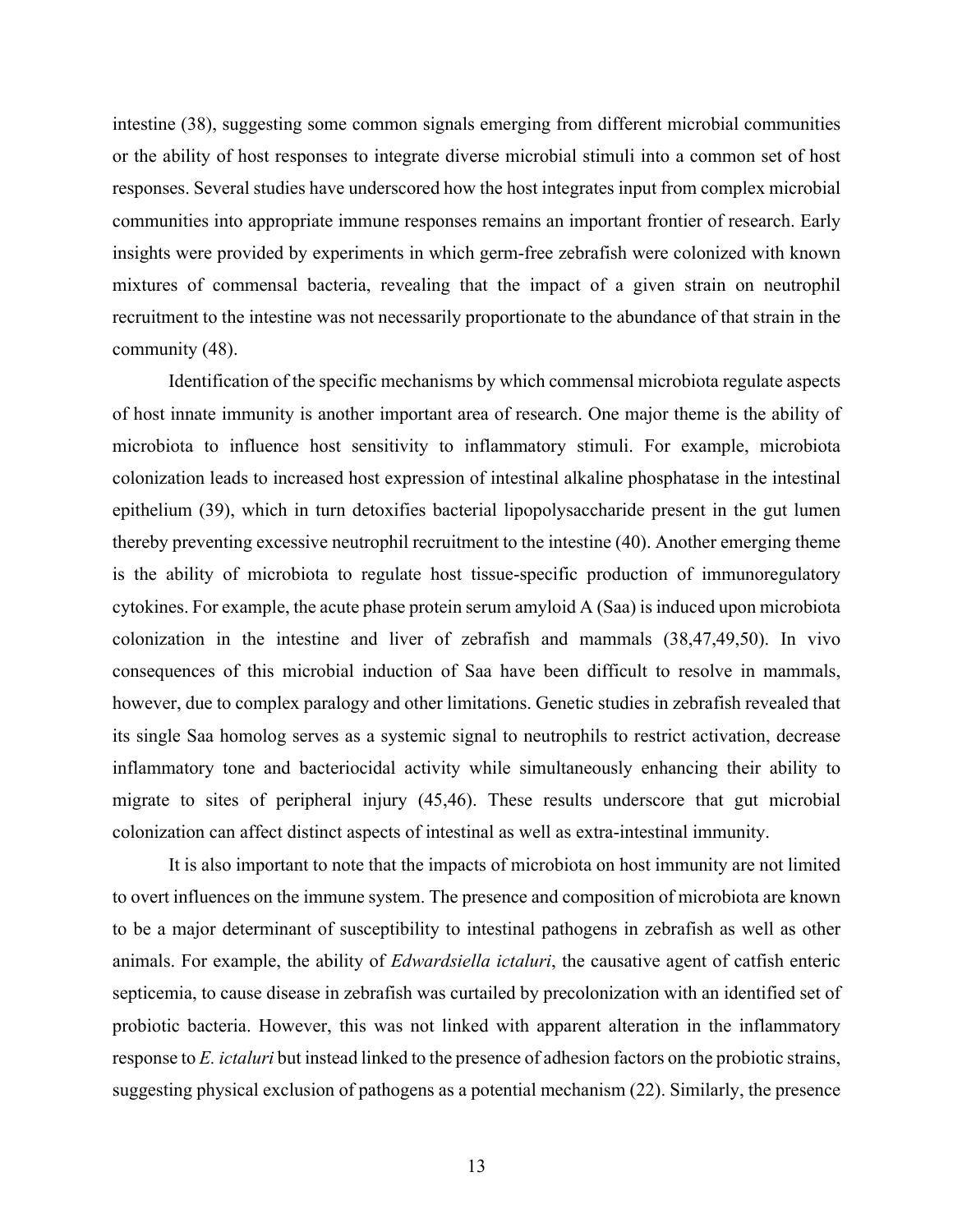of a commensal microbiota or a define set of commensal bacterial strains protects zebrafish from the fish pathogen *Flavobacterium columnare*, and these effects appear to be independent of *Myd88* dependent innate immunity (51).

#### *E. Control of microbiota by the immune system*

As jawed vertebrates, zebrafish possess an adaptive immune system of B and T lymphocytes bearing antigen receptors generated by a semi-random recombination mechanism involving the RAG proteins. Indeed, *rag1*-deficient zebrafish (52) lack both T and B lymphocytes and have become a major tool to study the immune system of zebrafish. In zebrafish, the adaptive immune functions develop a few weeks after initial colonization of the gut by microbiota (53); accordingly, it has been found that the microbiota composition of *rag1*-deficient and wild-type zebrafish was indistinguishable at 1 week of age, but became significantly distinct from 5 weeks onwards. Strikingly, the abundance of *Vibrio* species, which include major pathogens in fish as well as in mammals, was strongly controlled by a *rag1*-dependent mechanism, with a 4 to 5-log decrease in wild-type adults compared to 1-week larvae of to *rag1* mutants. Transfer of *lck*:GFP+ cells, mostly T lymphocytes, to *rag1*-deficient fish, resulted in a rapid decrease of *Vibrio* abundance in the gut (54). This suggests the presence in these fish of a population of gut-homing *Vibrio*-specific T cells that downregulate the number of these potential pathogenic bacteria.

It should be noted, however, that other groups have reported higher number of *Vibrio* in the microbiota of adult wild-type zebrafish (37,55), highlighting the contribution of other factors such as diet and water properties in final microbiota composition. This has been particularly well illustrated in a 2017 study (56) which also compared the microbiota of *rag1*-deficient and wildtype adult zebrafish. This study found that, while the housing conditions contributed significantly to the final microbiota composition, *rag1* genotype did not. Importantly, wild-type fish tended to be more individually dissimilar from each other than were *rag1* mutants, suggesting that indeed the adaptive immune system does shape the microbiota composition, but in a poorly predictable way. This could be linked to the past history of gut colonization of each individual zebrafish gut which has a stochastic component, even in co-housed animals. The collective *Vibrio*-specific effect observed in the Brugman et al. study (in which *rag1*-deficient and wild-type fish were appropriately co-housed) may be linked to a sporadic event of immunization of these animals; as noted in later studies, this result has yet to be replicated. Additional immunodeficient zebrafish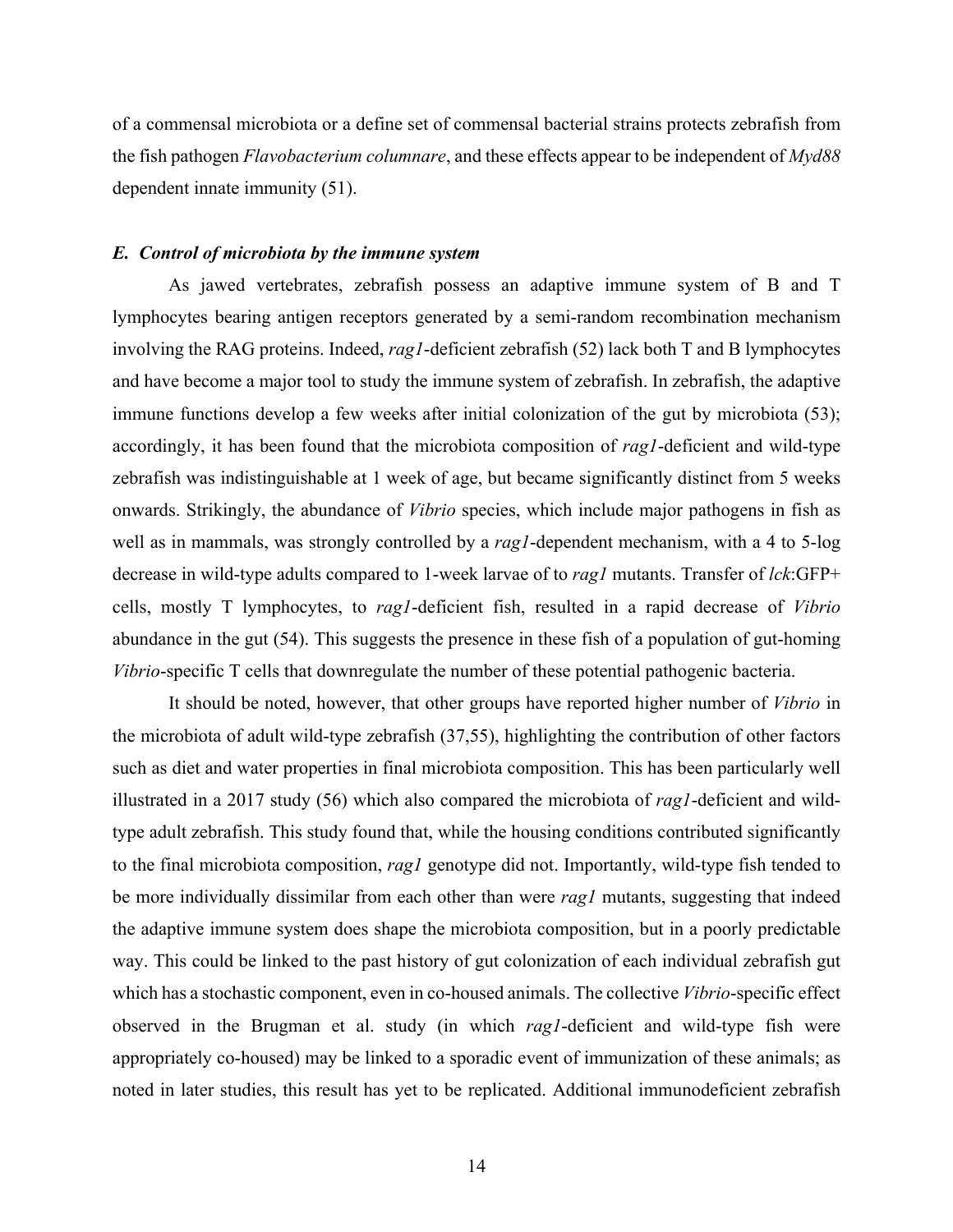strains have been generated (57), presenting interesting opportunities to test the requirement of other immune system components in host-microbe interactions.

While the contribution of adaptive immunity to microbiota composition was studied in *rag1* mutants, the impact of the innate immune system has been addressed less systematically. This is largely due to the very modular nature of the innate immune system with its many relatively independent components, compared to the integrated properties of adaptive immunity; thus, it is impossible to inactivate the entire innate immune system with a single mutation. Nevertheless, Myd88 is a major adaptor for signal transduction by TLR (toll-like receptors) and IL-1 family receptors, and *Myd88*-deficient animals are commonly viewed as strongly impaired in their innate immune responses. *Myd88* mutant zebrafish are indeed strongly immunodeficient (58) and their microbiota has been compared at 3 weeks of age (ie, shortly before onset on adaptive immunity) with that of wild-type fish (59). Interestingly, while the microbiome composition of *myd88* mutants was significantly different to that of co-housed wild-type fish, a stronger influence of housing conditions was observed.

Among innate immune cell types, an impact on microbiota composition has been demonstrated for a major subset of intestinal macrophages lacking in *irf8* mutant zebrafish (60). With the increased availability of various models of zebrafish with specific innate immune deficiencies, and the democratization of microbiome profiling methods, one may expect a large amount of data in the future documenting the influence of various immune pathways and cell types on microbiota composition. However, the major role of the environment is expected to add a strong noise to these assays. It is now clear that such studies require the comparison of co-housed animals, and it is very likely that any difference observed in a given facility will not be replicated in a different one, unless a tremendous standardization effort is made by the zebrafish community to make baseline microbiome composition more similar across institutes and facilities.

#### *F. Control of microbiota by the nervous system*

Like the immune system, the nervous system has primary roles in sensing specific stimuli in the external environment and within the animal's body, and in mounting appropriate direct and emergent responses. The basal activities and induced responses of the nervous system exert influence over every organ system as well as emergent phenomena such as behavior. It can therefore be expected that diverse aspects of nervous system function directly or indirectly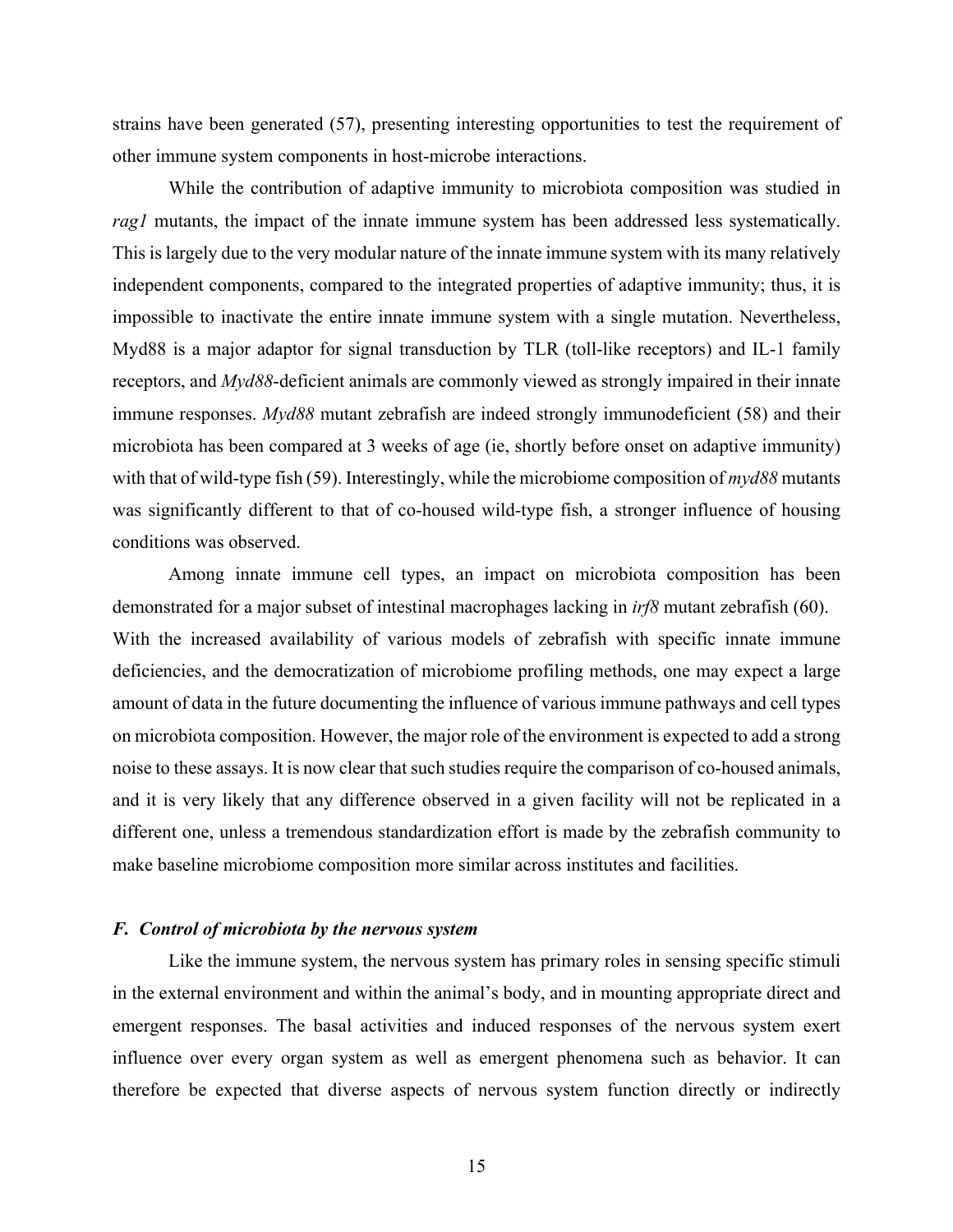influence the composition and activity of the microbiota. However, due in part to this complexity, it has been relatively difficult to empirically link specific aspects of nervous system function to microbiota composition or activity. To date, the best evidence for nervous system control of the microbiota comes from analysis of the enteric nervous system (ENS) which regulates gut motility and peristalsis (Figure 1). Zebrafish larvae lacking an ENS due to mutation of the *sox10*  transcription factor were found to have elevated intestinal inflammation. This was linked to alterations in gut microbiota composition in *sox10* mutants, including relative enrichment of proinflammatory *Vibrio* bacteria. Transplant of microbiota from *sox10* mutant into WT GF recipients led to increased intestinal inflammation compared to GF recipients of a WT microbiota, indicating that the ENS normally functions to limit the proinflammatory potential of the microbiota (61). This finding was extended using a model in which GF zebrafish were colonized with a simplified model community consisting of a proinflammatory *Vibrio* species and/or a commensal *Aeromonas* species, already mentioned above. Though *Aeromonas* was able to persistently colonize the intestines of WT GF zebrafish, introduction of *Vibrio* led to stochastic collapse of the *Aeromonas* population. This was found to be linked to *Vibrio*'s ability to induce intestinal motility, which selectively reduced the *Aeromonas* population without comparable effects on *Vibrio*. The requirement for the ENS and gut motility was demonstrated by showing loss of ENS through mutation of the *ret* tyrosine kinase allowed Aeromonas to persist in the presence of Vibrio (31). Similarly, a recent study showed that the fish pathogen *Edwardsiella tarda* also potently induced intestinal motility. Discussed in greater detail in the next section below, the induced increases in peristalsis were required to clear *E.tarda* from the intestinal lumen, without overt effects on intestinal microbial community density (62). Together these results show that the ENS plays a major role in gut microbial ecology, and that different microbes display differential capacity to induce intestinal motility and differential sensitivity to increases in intestinal motility. As this field continues to expand, we expect that additional aspects of nervous system function will be found to also shape microbiota composition and microbial pathogenesis.

#### **III. Sensing of pathogenic infections beyond immune cells**

The vast majority of interactions an animal has with its microbial world are with nonpathogenic members of its microbiota, however interactions with pathogenic microbes and resulting infections also occur. Whereas commensal microbial cells are largely constrained to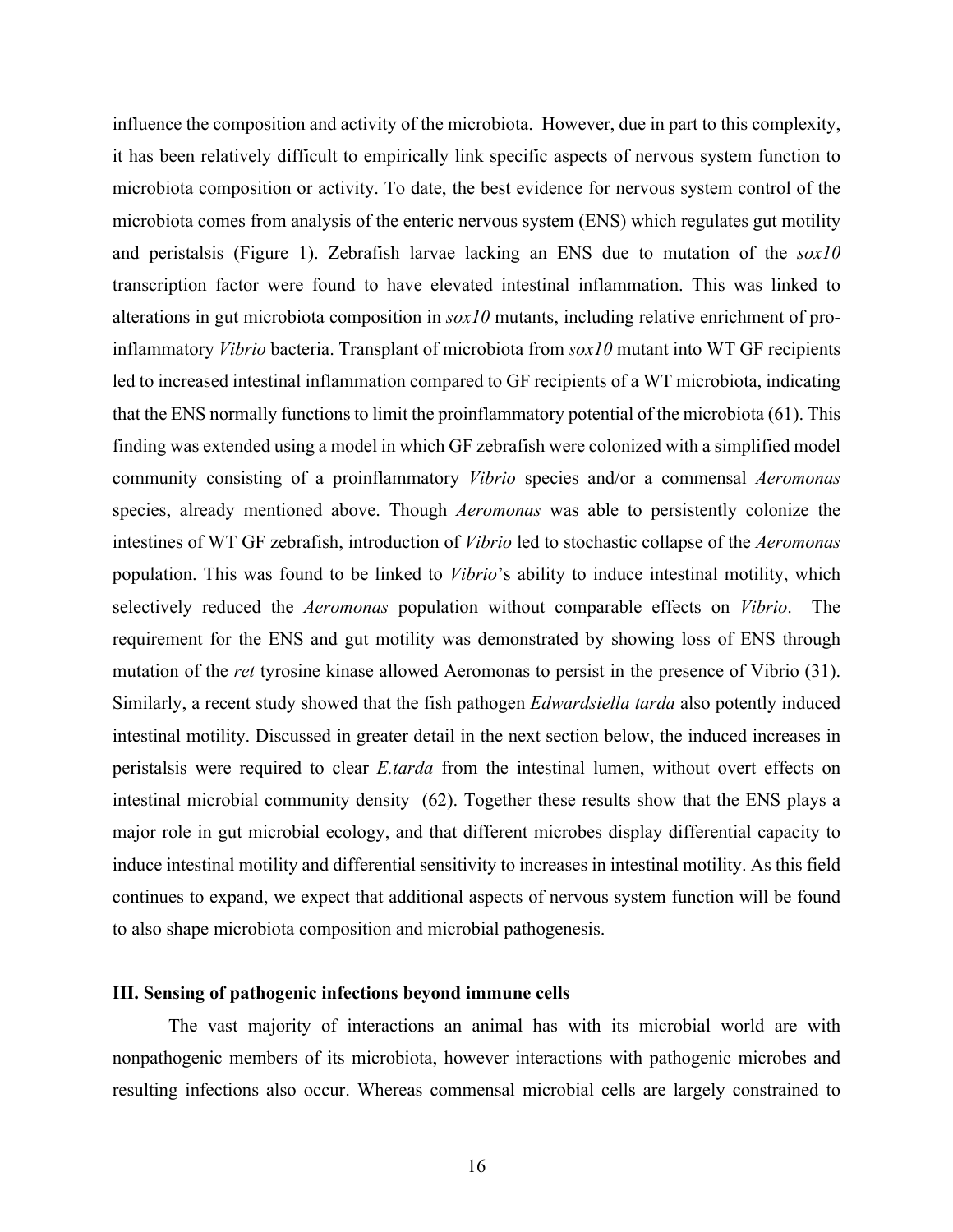mucosal and skin surfaces, many pathogens deploy specialized mechanisms that allow them to breach those physical barriers to gain access to other host tissues through local and systemic infections. Animals have therefore evolved diverse mechanisms to sense and respond to microbial pathogens at multiple stages of infection. These include primary sensory epithelial cells lining mucosal tissues, detection by various leukocyte lineages, engulfment by and communications with intracellular organelles in various host cells, and detection by organ systems specialized for systemic detection like the nervous system and liver. The role of leukocytes in sensing and responding to pathogens and infections has been reviewed extensively elsewhere (63–65). Here we will discuss modes of host sensing of infections and pathogens beyond professional immune cells, with an emphasis on the nervous system.

Studies in mammals have already uncovered important roles for the nervous system as a primary sensor of microbial pathogens. For example, nociceptor sensory neurons directly detect pathogen-associated molecular patterns (PAMPs) and toxins to cause pain. Further, neurotransmitters released by those neurons can feedback onto the immune system to regulate inflammation and infection outcome (66).

#### *A. Pathogen sensing in the olfactory organ*

Most fish rely heavily on their olfactory sense. Their olfactory organ, exposed to the external environment and thus a potential portal for infection, is associated with a specialized lymphoid tissue (67). Remarkably, fish are able to detect the presence of some viruses in their olfactory organ. Delivery of medium containing a neurotropic rhabdovirus in the nares of a rainbow trout induces a stronger olfactory response than virus-free medium, which could be attributed to Trka-dependent firing of crypt neurons. This was associated with chemokine mRNA induction within minutes, and later, with an CD8 T cell infiltration in the olfactory organ. In a zebrafish larva model, crypt neuron ablation increased the adult fish susceptibility to a rhabdovirus following bath exposure (68). The molecular mechanisms involved in this phenomenon remain to be unraveled.

Avoidance or foods or environments with aversive odors is a well-known behaviour that diminishes the risk of getting infected. In fish, the best studied evasion behaviour is related to predation: a strong alarm response elicited by the smell of a substance release by injured conspecifics, named "Schreckstoff" ("fright material") by Karl von Frisch almost a century ago.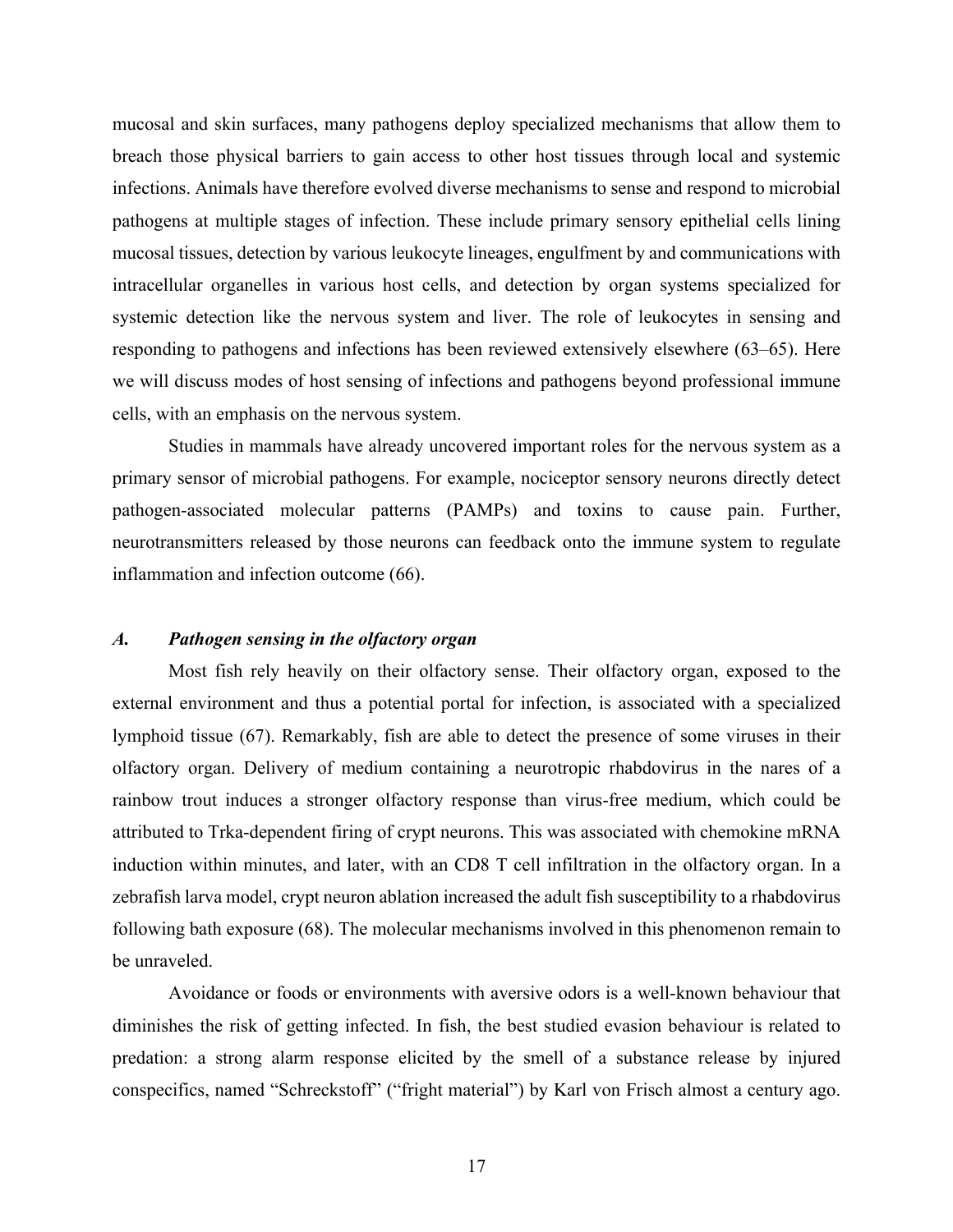Accordingly, adult zebrafish strongly react to zebrafish skin extract, and fractionation studies have identified the fear-inducing component as a mixture including chondroitin (69). Directly relevant to the topic of this review, the same group later identified a bacterial component in Schreckstoff (70), implying a role for skin commensal bacteria and suggesting related mechanisms may be used to evade some bacterial pathogens. They also observed a response to Schreckstoff in 5-7 dpf larvae, allowing them to directly visualize the elicited neuronal activity by calcium reporter imaging, and identify the neural circuitry involved in this response (71). Several groups have now developed medium-throughput setups to analyze the behavioural and neural responses of zebrafish to an array of odorants (e.g., (72)) and rapid progress is expected in this field.

#### *B. Pathogen sensing inside the gut*

The intestine is a major interface for communications with pathogenic and commensal microbes residing within the intestinal lumen (73) and also with the central nervous system (74). While professional immune cells serve important roles in responding to microbial encounters in the digestive tract, the epithelial cell layer lining the intestine also serves as key primary sensors of microbial signals which they communicate to the brain and other parts of the nervous system. Among the different intestinal epithelial cell types that may participate in gut-brain communication, particular attention has been given to enteroendocrine cells (EECs). EECs have conserved sensory functions in insects, fishes, and mammals where they are activated by diverse luminal stimuli to secrete hormones and neurotransmitters (75–77). EECs can form synaptic connections with sensory neurons (78,79) thereby forming a direct route for gut-brain sensory transmission. Classically known for their ability to sense nutrients (80), EECs in mammals have also been shown to sense microbial metabolites like short chain fatty acids and branched chain fatty acids through G-protein coupled receptors (79,81). EECs are also able to sense indole, a microbial catabolite of the amino acid tryptophan (82), but the EEC receptor and potential impacts on the nervous system remained unknown. The intestine is innervated by the ENS as well as sensory nerve fibers from the nodose vagal ganglia and dorsal root ganglia in the spinal cord (83). Previous work in mice showed that stimulation by the microbial branched chain fatty acid isovalerate can stimulate EECs to activate spinal sensory nerves by releasing serotonin (79). Whether and how gut microbial stimuli modulate ENS or vagal sensory activity through EECs was still unknown.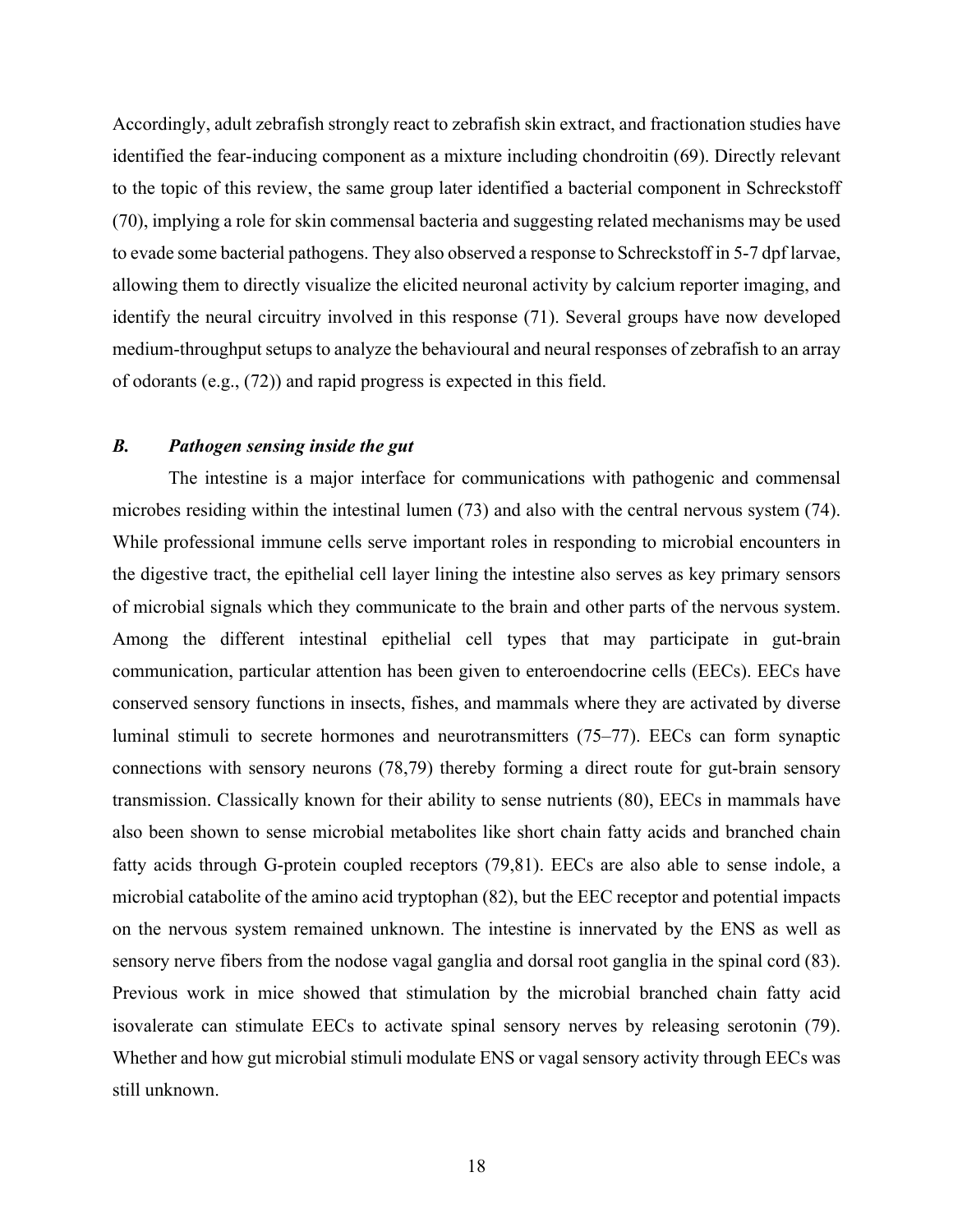

**Figure 2.** Examples of pathological interactions involving CNS invasion. Pathogens (including but not limited to those listed) may infect immune cells or directly invade neurons or the CNS in zebrafish. Infected immune cells in the periphery may either elicit peripheral nerve damage or cross the blood-brain barrier and invade the CNS, causing neuroinflammation and subsequent neuronal damage. Infection can result in behavioral changes with some similarities to mammals.

Using *in vivo* real-time measurements of EEC and nervous system activity in zebrafish, Ye and colleagues discovered that the bacterial pathogen *Edwardsiella tarda* specifically activates a subset of EECs through the receptor transient receptor potential ankyrin A1 (Trpa1) (62). Trpa1 is a highly conserved excitatory non-selective cation channel that can be activated by diverse chemical irritants and has important roles in pain sensation and neurologic inflammation (84). Microbial, optochemical, or optogenetic activation of Trpa1+EECs in zebrafish activated vagal sensory ganglia and increased intestinal motility through direct signaling to enteric motor neurons via serotonin secretion. These effects were found to be mediated by tryptophan catabolites indole and indole-3-carboxyaldhyde that are secreted abundantly by *E. tarda* and at lower levels by other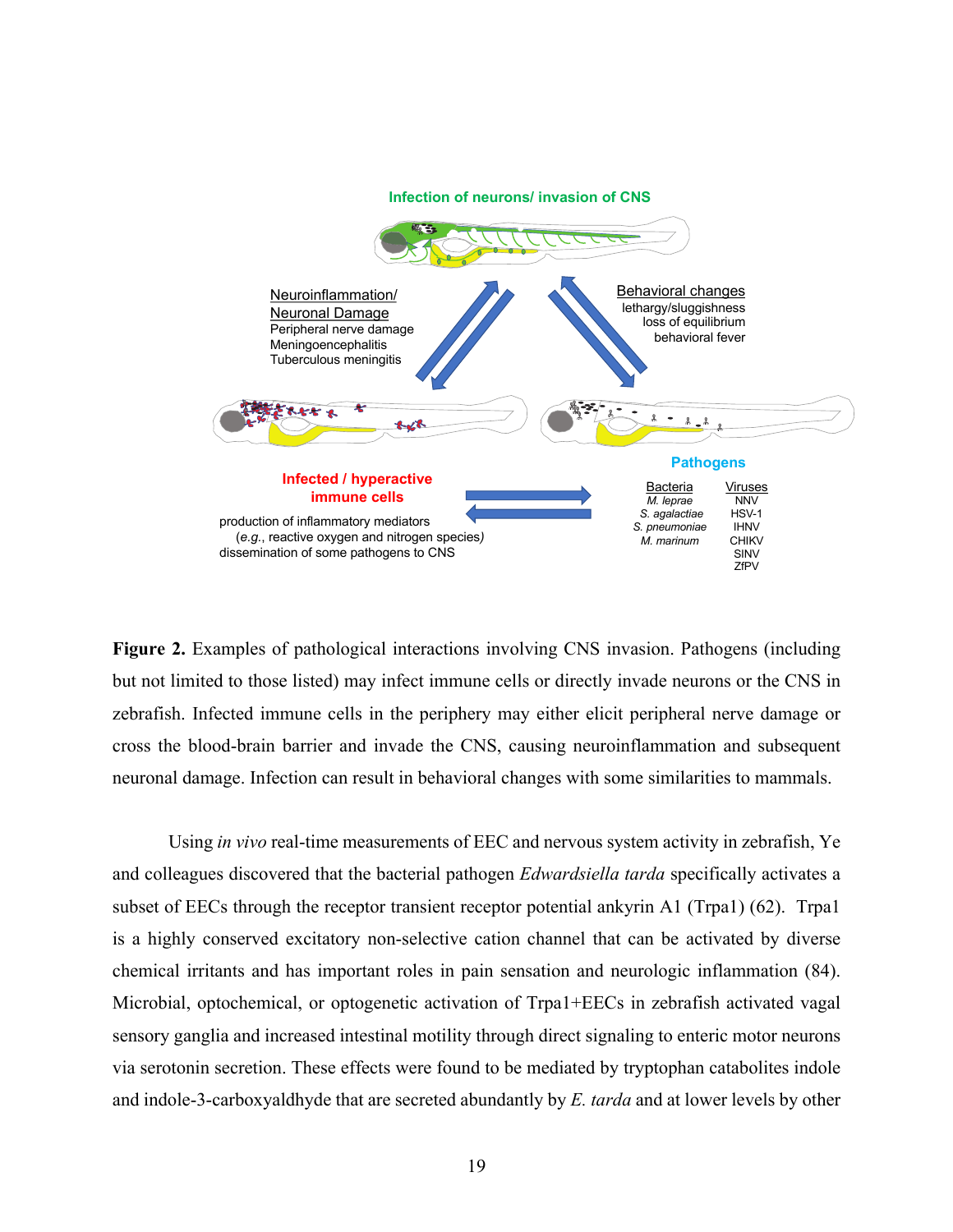commensal gut microbes. These results were also translated to mammals, where these bacterial tryptophan catabolites were shown to also be agonists of human and mouse TRPA1 homologs, and sufficient to induce TRPA1-mediated serotonin secretion in human and mouse small intestine (62). These results demonstrated that the zebrafish can be used for studying gut-brain communication via the vagus pathway, and uncovered a molecular pathway by which EECs regulate enteric and vagal neuronal activity in response to specific microbial signals in the gut.

#### **IV. Interactions that result in pathology**

#### *A. Bacterial infections that result in neuropathology*

Perhaps one of the best known examples of an infection-triggered neuro-immune interaction that results in pathology is the peripheral neuropathy following infection with *Mycobacterium leprae*, the bacterium that causes leprosy (Hansen's Disease). Prior *in vitro* work had suggested that peripheral nerve damage is a direct result of *M. leprae* demyelinating and infecting Schwann cells via an interaction requiring the *M. leprae* outer membrane lipid, phenolic glycolipid 1 (PGL-1) (85). However, recent work using zebrafish embryos as a model host for *M. leprae* infection has altered this view. Taking advantage of the optical transparency of zebrafish embryos, the study authors directly observed bacterial, glial, neural and immune cell interactions following *M. leprae* infection and showed that while bacteria injected into the dorsal spinal cord were able to alter the myelin structure of glial cells surrounding axons, the bacteria themselves were not observed to directly infect glial cells. Rather, all bacteria were confined to macrophages that themselves directly interacted with and patrolled nerve cell axons (86). Mechanistically, *M. leprae* PGL-1 stimulated macrophages to produce reactive nitrogen species, which was associated with subsequent mitochondrial and axonal damage in both myelinated and non-myelinated axons (Figure 2). This work altered the understanding of early events underlying the peripheral neuropathy following *M. lepra*e infection. The use of zebrafish embryos to model these interactions is an important advance given the lack of genetic tools in *M. leprae* itself, as it is an obligate intracellular pathogen, and the paucity of genetically tractable hosts to model *M. leprae* infection.

While *M. leprae* infection is associated with damage to the peripheral nervous system, a small number of other bacteria are able to invade the CNS, resulting in meningitis (Figure 2), including *Streptococcus* species such as *S. agalactiae* (Group B Streptococcus, GBS) and *S.*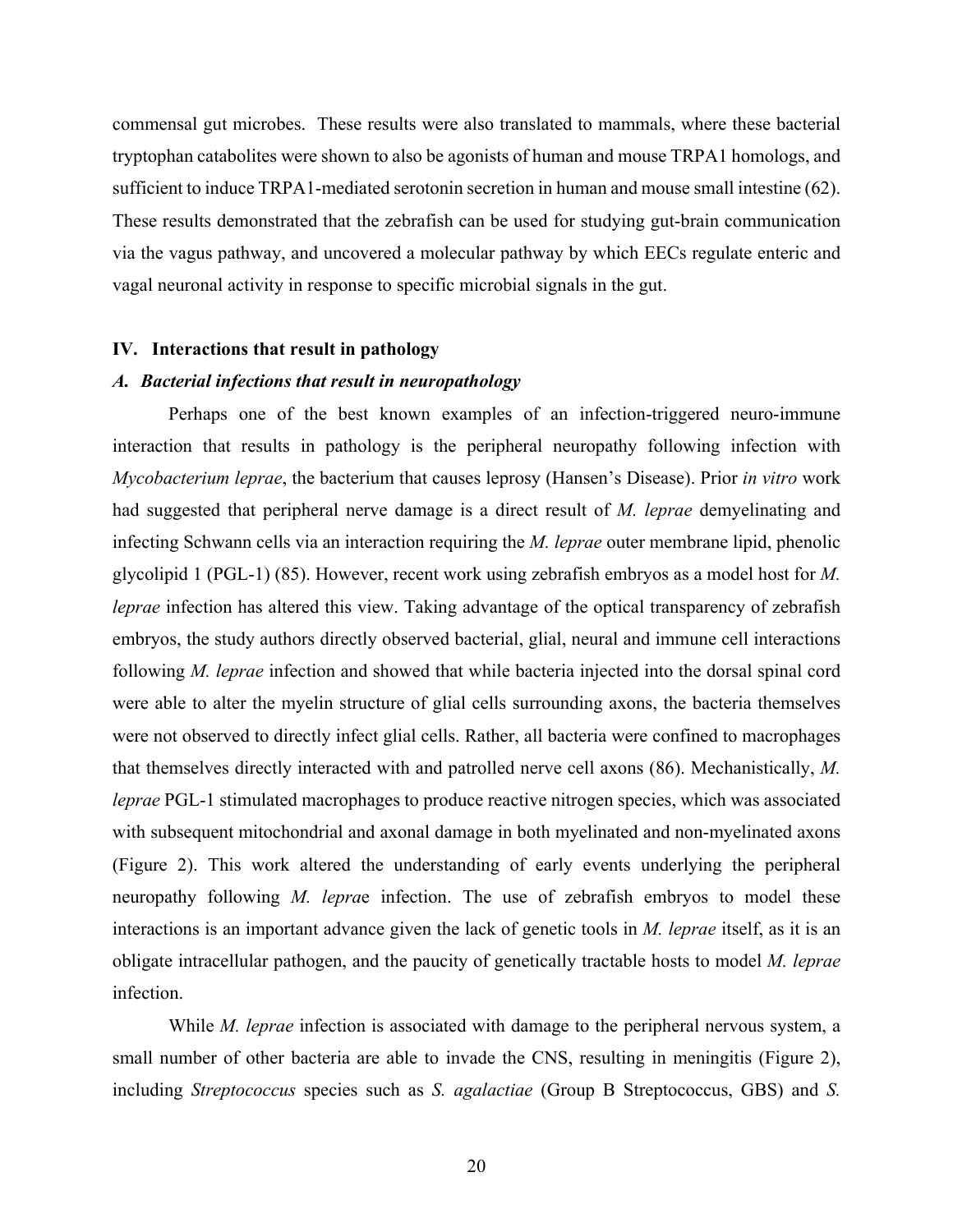*pneumoniae*. In both zebrafish adults and embryos/ larvae, GBS and *S. pneumoniae* can cross the blood brain barrier (BBB) when inoculated intravenously and disseminate into the subarachnoid space and brain tissue (87–89), causing meningoencephalitis that is dependent upon virulence factors (e.g., bacterial toxins, the bacterial capsule and surface anchored lipoteichoic acid) also required in mammalian infection models.

In addition to streptococci, *Mycobacteria tuberculosis* (Mtb), a relative of *M. leprae* that is the causative agent of tuberculosis, can also invade the CNS causing tuberculous meningitis (TBM) following lung infection. While progression to TBM is rare  $(\sim 1\%)$  (90), the mortality rate is high, particularly among patients co-infected with HIV-1 where the mortality rate approaches 50%, while among patients that survive, neurological complications are common. Both adult zebrafish and embryos have been used to model TBM using the Mtb surrogate and natural fish pathogen *Mycobacterium marinum* (91). Infection of zebrafish with *M. marinum* has been shown to recapitulate a number of features of human Mtb infection, including granuloma formation (92). Intraperitoneal infection of adult fish with *M. marinum* results in the formation of Rich foci, granulomas localized to regions of the brain, spinal cord or meninges, in  $\sim$ 20% of infected fish (91). In embryos and larvae, however, the rate at which *M. marinum* can invade the CNS is correlated with formation of the BBB. In zebrafish, the BBB begins to be formed 3 dpf, when the tight junctions between endothelial cells that separate the blood and brain tissue form. Size dependent exclusion of small molecules and proteins begins to be observed 3 dpf in some but not all cerebral vessels and gradually matures over the next 7 days (93). Embryos intravenously infected with *M. marinum* prior to BBB formation (2 dpf) display bacterial dissemination into the brain as early as 1 day post infection while infection of larvae 4 dpf, after tight junctions have been formed, show a delay in the ability of *M. marinum* to invade the brain parenchyma. Interestingly, *M. marinum* appears to cross the BBB via a 'Trojan horse' mechanism, where infected macrophages cross the BBB and establish granulomas within the CNS. Alternatively, in the absence of macrophages, *M. marinum* can pass the BBB via transcellular migration (*i.e.*, invasion of brain endothelial cells) in a process that is dependent on *M. marinum*'s ESX-1 type VII secretion system (94).

Importantly, observations made using zebrafish as a model host have been shown to translate to human TBM. A forward genetic screen for host genes required for control of *M. marinum* replication in zebrafish identified the *lta4H* gene (95), whose product catalyzes the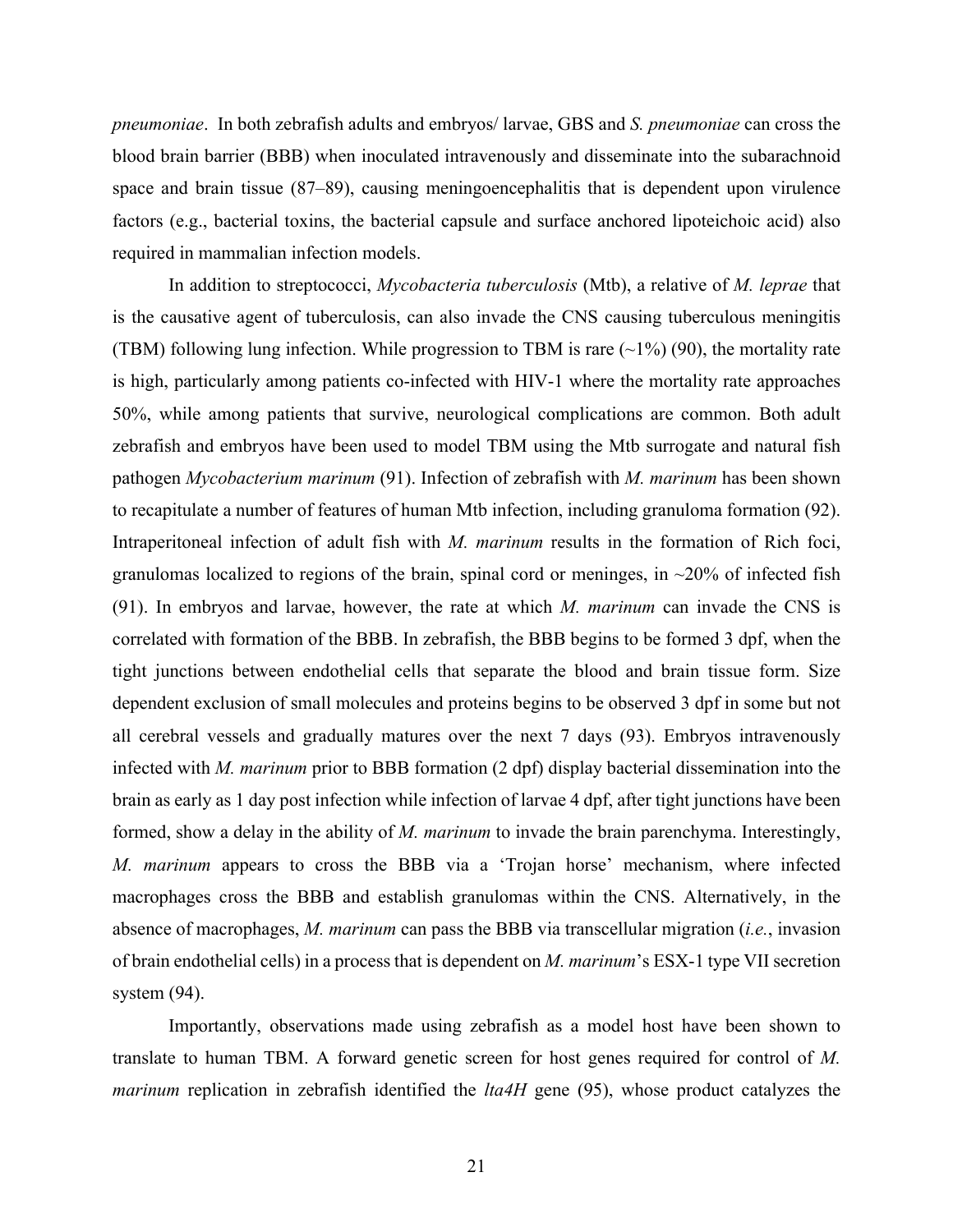production of the pro-inflammatory eicosanoid LTB4. Its overexpression results in a proinflammatory state with excessive eicosanoid LTB4 production and increased levels of  $TNF\alpha$ expression while it's deficiency results in an anti-inflammatory state with production of the lipoxin LXA4 and decreased levels of  $TNF\alpha$ . Further work identified one SNP in the human homologue of *lta4H* that affected the transcription of the gene, with one allele predicted to result in increased levels of transcription and a pro-inflammatory state and the other allele in lower levels of transcription and an anti-inflammatory state (96). Interestingly, TBM patients homozygous for the pro-inflammatory *LTA4H* allele showed greatly increased survival following dexamethasone treatment compared to patients homozygous for the anti-inflammatory allele where dexamethasone treatment was more detrimental to survival or compared to the patient population studied as a whole, independent of host genotype, where dexamethasone treatment only had a very modest effect on patient survival (96). This study is particularly important as it demonstrates how studies in fish do translate to human infection and have the potential to influence therapeutic interventions for conditions like TBM.

#### *B. Viral infections that lead to pathology*

Infection of the CNS by pathogens will cause behavioural alterations, either by directly affecting neurons or via the indirect effect of neuroinflammation (Figure 2). Behavioural anomalies, ranging from lethargy to overactivity, are often the first signs suggesting that a fish may be infected (97). We will here focus on viral infections of the zebrafish CNS and what is known of their impact.

Most of our knowledge on viral infections in zebrafish stems from experimental infection systems with viruses from other fish, and sometimes from humans, as no natural zebrafish virus was known for a long time (98). This has recently changed, as a picornavirus named ZfPV has been detected in laboratory zebrafish and found to be widespread in facilities worldwide (99). ZfPV tropism is principally intestinal, but it was detected in the brain of the rare CG2 strain (100). A similar situation is observed for several human viruses, including major pathogens such as polio virus (also a picornavirus). Pathological or behavioral data have yet to be reported for zfPV infection in CG2 zebrafish.

NNV (nerve necrosis virus), a nodavirus, is the causative agent of viral nervous necrosis or viral encephalopathy and retinopathy in multiple tropical and temperate farmed marine fish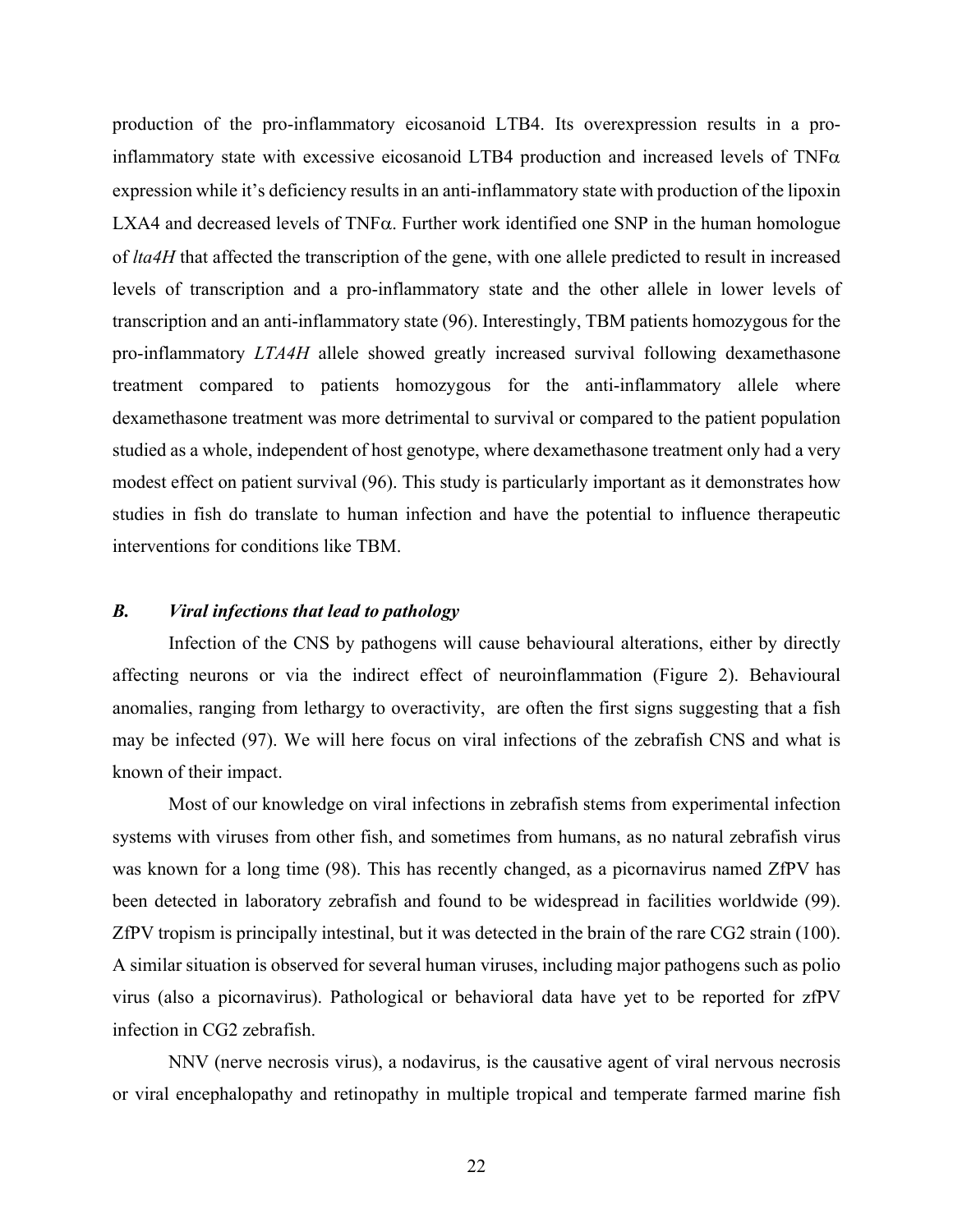species (101). A zebrafish model of NNV infection has been established, and viral tropism, including highest amounts in the brain, was found to be comparable to that observed in natural hosts. Pathological lesions were observed in infected adult brains by histology, yet other symptoms were not reported. Mortality was very rapid in larvae, associated with a higher viral titer and much weaker type I IFN response (102).

A zebrafish model has been established for Herpes Simplex Virus 1 (HSV-1), a human herpesvirus with a well-known tropism for the CNS and a major cause of neonatal encephalitis in infants. In adult zebrafish, following i.p. injection, HSV-1 replication was modest and transient, but the virus was shown to move from the abdomen to the brain, where it was detected in neurons and persisted longer than in other organs (103). Mortality occurred when fish were immunosuppressed with cyclophosphamide; behavioural signs were not reported. An ulterior study performed in larvae showed them to be much more susceptible to HSV-1 than adults, and were found to lose their typical brisk locomotor reactivity (104).

Infectious Haemorrhagic Necrosis Virus (IHNV), a rhabdovirus, is an important pathogen in salmonid aquaculture. Salmonids live in cold waters, and the virus normally does not replicate above 18°C; however, a strain adapted to growth up to 25°C was found to replicate in and to kill zebrafish larvae maintained at 24°C (105). A stereotyped suite of signs was observed before the death of the infected larvae, including loss of equilibrium and then loss of reaction to touch, which was concomitant with invasion of the brain by the virus. However, the vascular endothelium was the primary target of the virus, causing widespread vessel disruptions and haemorrhages. Interestingly however, a transcriptomic analysis of this infection revealed a specific decrease of *epd* transcripts, encoding ependymin, one of the most abundant proteins in CSF. This was linked to the rapid loss of *epd*-expressing cells surrounding the main cerebral vessels (106).

Chikungunya virus (CHIKV) is a re-emerging arbovirus of humans causing muscular and articular signs in adults but also encephalitis in infants. This virus replicates very well in zebrafish larvae, however the strong type I IFN response induced in larvae allow them to control the virus and survive. After IV inoculation, the virus replicates first in the periphery, then propagates to the CNS, where it persists much longer; this is probably linked to the relative lack of IFN response in the brain (107). Sindbis virus (SINV), a virus extensively used to model viral encephalitis in mice, was also found to replicate in zebrafish larvae. SINV and CHIKV are closely related and the two infections share many similarities in zebrafish larvae, including progression from periphery to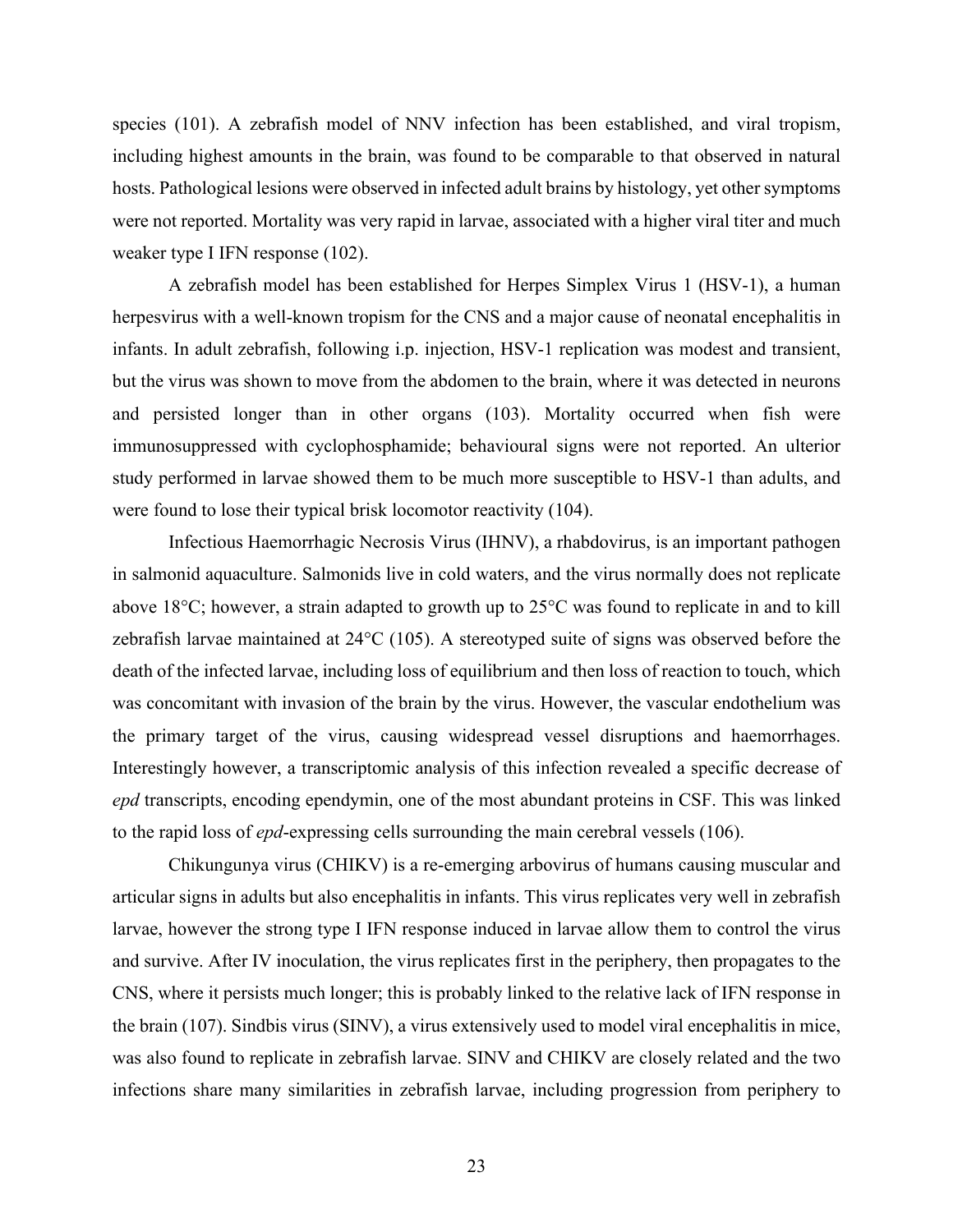CNS (108) and strong IFN induction (109). Surprisingly however, the two viruses preferred different routes to cross the BBB - infecting the endothelial cells for CHIKV, vs axonal transport for SINV (108).

Loss of equilibrium and sluggishness, sometimes transitory, was often observed in CHIKV- or SINV-infected larvae, and was one of the parameters included to score disease severity (107). Nevertheless, heavy infection of the brain, readily detectable in live animals using fluorescent reporter viruses, did not always correlate with locomotor impairment. This is probably linked to the strong individual variability in infected brain areas (108).

To summarize, a variety of neuroinvasive viruses can infect zebrafish, and behavioural phenotypes have been observed, even if not documented in great detail. One important question remains to be addressed in these models: what are the relative contributions of infection itself and of the inflammation it causes in these phenotypes? The development of new tools to generate wellcontrolled sterile neuroinflammation will be required to disentangle these effects.

#### *C. Behavioural fever*

We are all familiar with one outcome of an interaction between immune and nervous systems: fever. Our body temperature is regulated by the hypothalamus which instructs the sympathetic output system. Its set point is upregulated by plasmatic pyrogens, most notably proinflammatory cytokines such as IL-1 and IL-6, which access specific CNS areas through the permeable capillaries of the circumventricular organs. These cytokines trigger microglia to release prostaglandin E2 (PGE2), which in turn acts locally on temperature-regulating neurons in the hypothalamus (110).

While ectothermic animals cannot use internal mechanisms to increase their body temperature, sometimes they may use the environment to warm themselves. When presented with a choice in water temperatures, infected fish typically prefer warmer areas than uninfected controls (Figure 2), a phenomenon identified decades ago and dubbed "behavioural fever" (111). The existence of behavioural fever has been established relatively recently in adult zebrafish (112). This article showed that when allowed to move in a thermal gradient, compared to fish constantly kept at their normally preferred temperature of 28°C, fish challenged IP with polyI:C (a viral PAMP mimic) displayed a stronger antiviral transcriptional response. Furthermore, when provided with this gradient, they withstood a SVCV (spring viremia of carp virus) challenge with no disease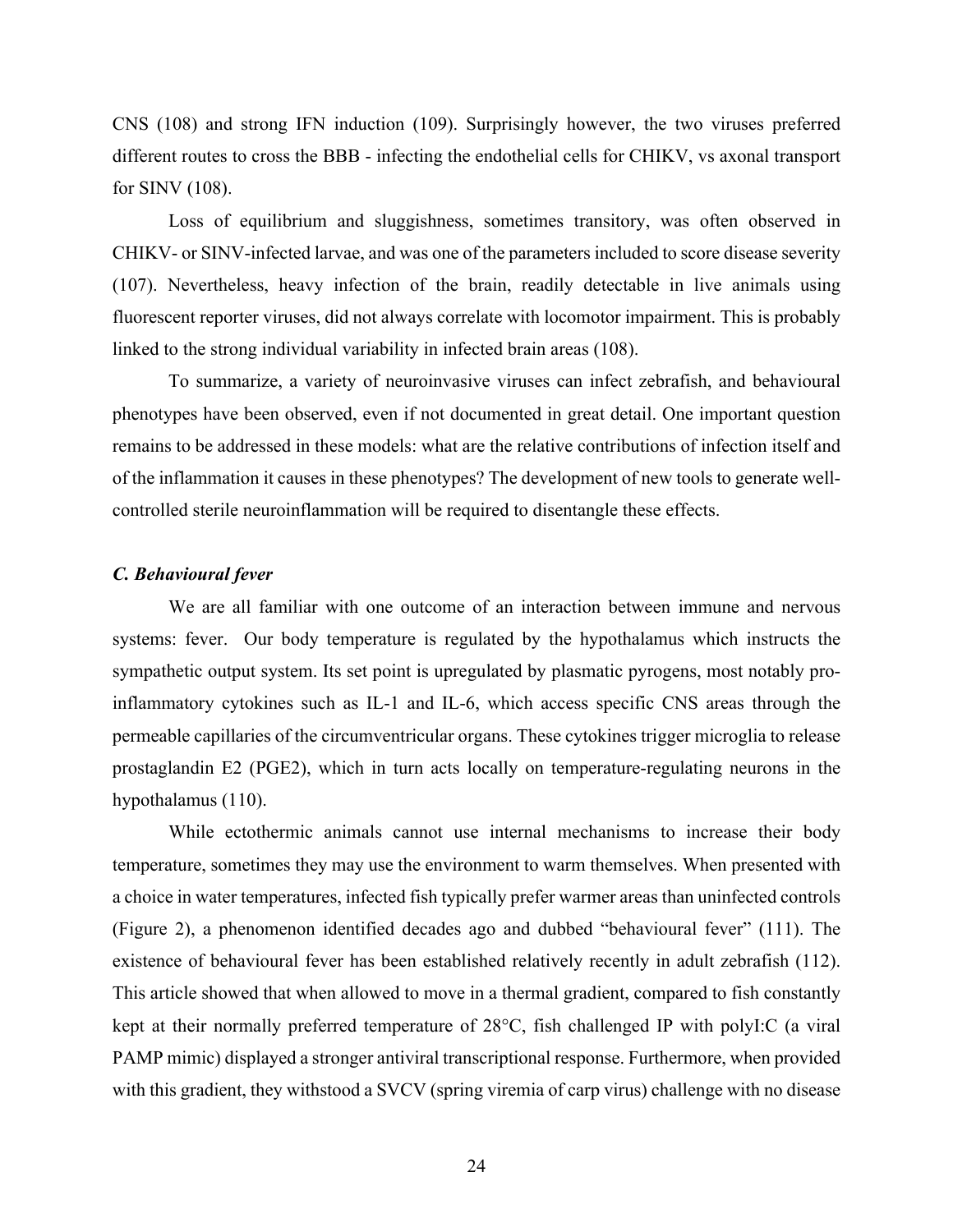signs, unlike fish kept at 28°C. The latter effect was probably linked to the temperature sensitivity of the virus itself besides the heightened immune response. A few years later, the same group tested if behavioural fever was detectable in zebrafish larvae (113), and identified its onset at 18- 20 dpf. This suggests that the coupling of the immune and nervous system to induce thermal response occurs late in development. However, this was tested using polyI:C immersion, which is, in our experience, less efficient to trigger an immune response than IP injection, and much less than many infections. It thus remains possible that stronger stimuli and/or real infections may trigger behavioural fever at earlier stages, but this remains to be tested.

#### **V. Conclusions**

The literature reviewed here underscores the broad utility of the zebrafish as a model for studying the complex and reciprocal interactions between the nervous system, the immune system, and commensal and pathogenic microbes. Most of these insights have been afforded by the capacity of the zebrafish system, which continues to be a distinct advantage of this non-mammalian vertebrate model. Also fueling these discoveries are the rapidly emerging genetic tools and resources in the zebrafish for these organ systems. Future expansion of the field will continue to require more tools for imaging and manipulating specific neural and immune cell types and subtypes, as well as their signaling and other activities. Also, the tools available for visualizing and genetically manipulating most of the microbes reviewed here are quite limited, and further resource development is warranted. We also anticipate that increased application of genetic screens in both host and microbe as well as chemical and toxicological screens in the zebrafish system will increase the value of this non-mammalian system to the broader field.

Although these zebrafish studies have provided insight into neural-immune-microbial interactions, most of these available studies have focused on pairwise neural-immune, immunemicrobial, microbial-neural interactions. By contrast, and perhaps not surprisingly considering the added complexity involved, relatively few studies have considered all three components together. There is therefore a need for future studies that consider together the immune and nervous system as well as microbial interactions, in order to more rapidly advance the field. One can predict that such studies would provide powerful insights into the mechanisms of complex diseases known to involve these three components, such as inflammatory bowel disease, psoriasis, obesity-related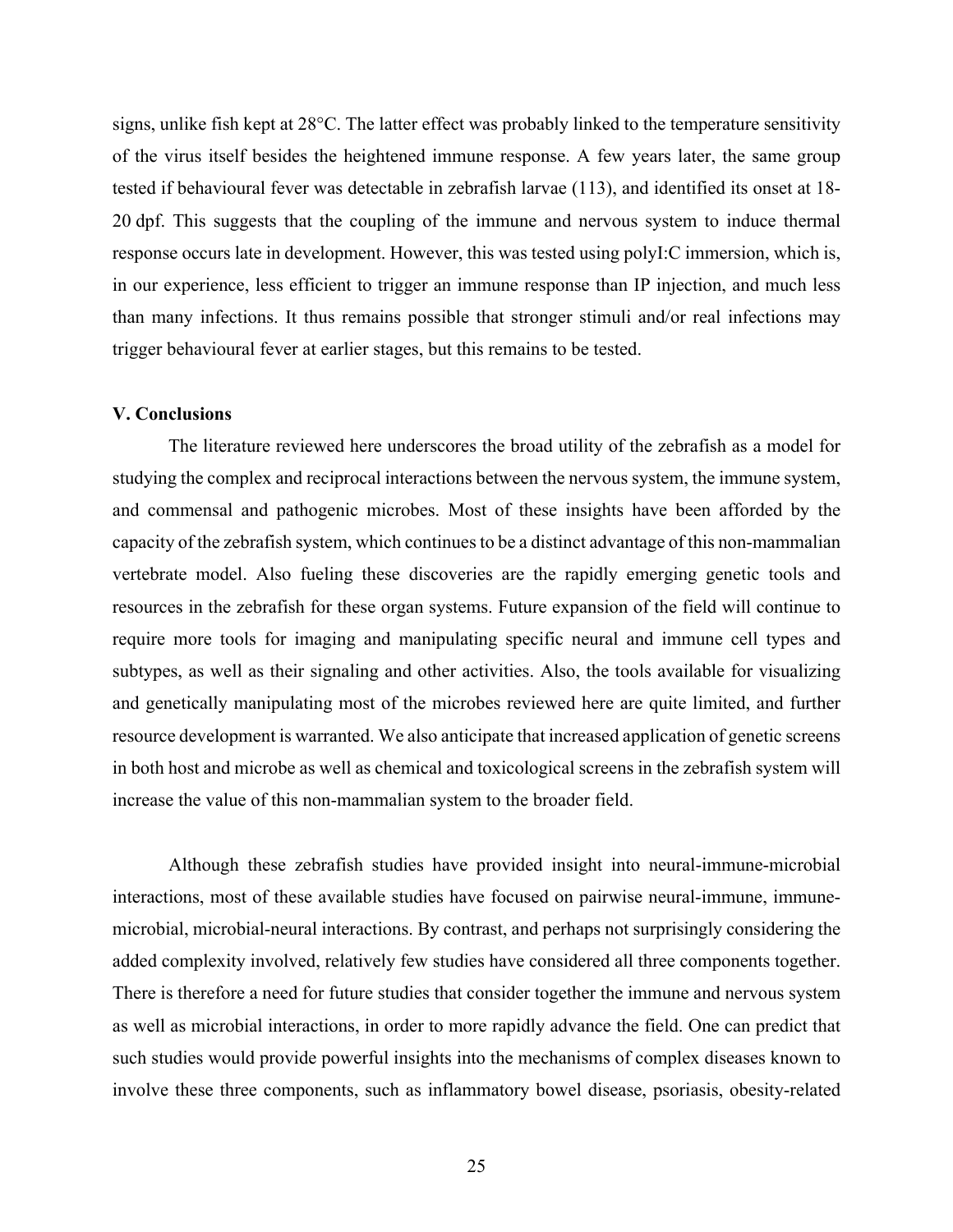inflammation, neonatal infectious encephalitis, psychiatric diseases associated with dysbiosis during early life, to cite only a few that can be modelled in zebrafish.

The majority of the discoveries described above have also focused on individual life stages with the vast majority during relatively early embryonic and larval stages. Considering that the immune and nervous systems undergo continual maturation and education throughout the lifecycle, it will be interacting to determine how these reciprocal interactions manifest at different life stages. Further, the zebrafish is well positioned to evaluate the impact of prior immune and neural experience on later stage interactions and phenotypes. For all these reasons, we anticipate that the zebrafish model will continue to serve as a valuable non-mammalian model system in future studies in this field.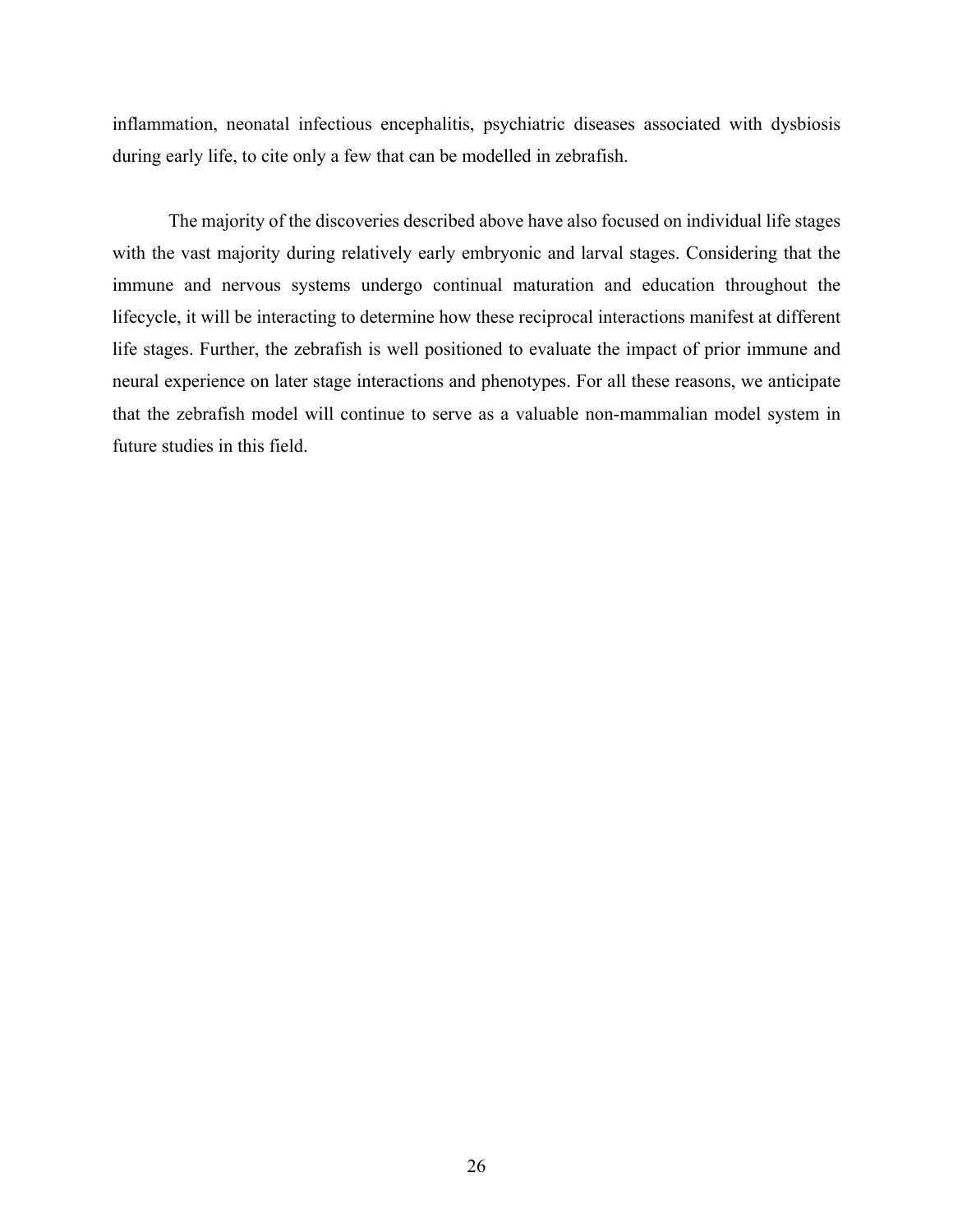# **Declarations**

## **Ethics approval**

Not applicable

### **Consent for publication**

Not applicable

#### **Availability of data and materials**

Not applicable

#### **Competing interests**

The authors declare that they have no competing interests

## **Funding:**

This work was supported by grants to J.-P. L from Agence Nationale de la Recherche (ANR-16- CE20-0002-03 and ANR-21-CE35-0019-03) and European Community H2020 Program (ITN 721537 ImageInLife, ITN 955576 INFLANET). J.F.R. was supported by the National Institutes of Health (R01 DK081426, P01-DK094779, R01-DK093399, R01-DK113123, R24-OD016761), the Symbiosis in Aquatic Systems Initiative of the Gordon and Betty Moore Foundation, and the Innovation Fund of the Pew Charitable Trusts; A.E.C. was supported by generous gift from Anita and Josh Bekenstein.

Funding bodies had no role in study design, data collection/analysis/interpretation, and writing the manuscript.

#### **Author's contributions**

All authors contributed to the literature search, manuscript writing and figure design. All authors read and approved the final manuscript.

#### **Acknowledgements**

None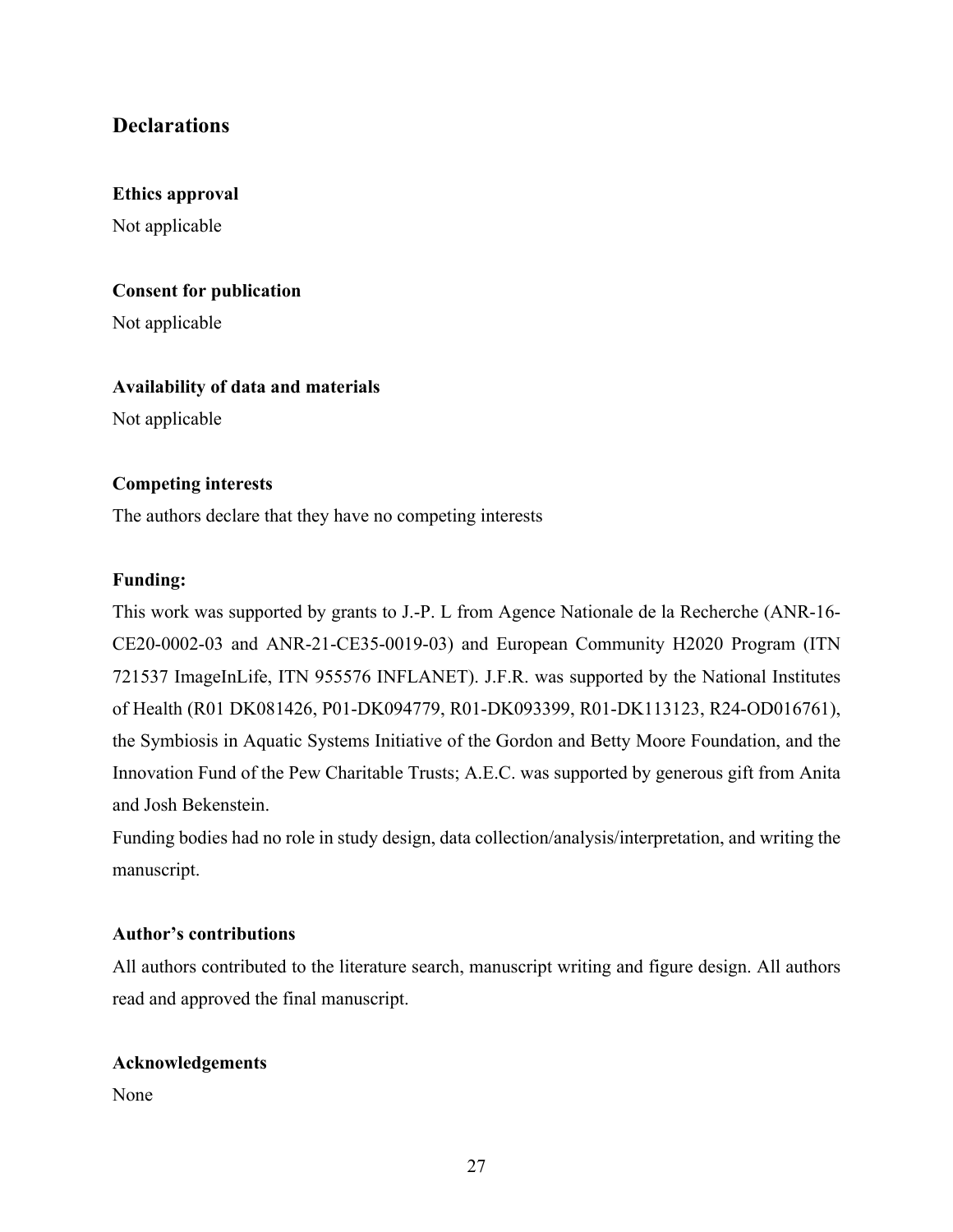# **References**

- 1. Meeker ND, Trede NS. Immunology and zebrafish: spawning new models of human disease. Dev Comp Immunol. 2008;32(7):745–57.
- 2. Wilson SW, Brand M, Eisen JS. Patterning the zebrafish central nervous system. Results Probl Cell Differ. 2002;40:181–215.
- 3. Herbomel P, Thisse B, Thisse C. Zebrafish early macrophages colonize cephalic mesenchyme and developing brain, retina, and epidermis through a M-CSF receptordependent invasive process. Dev Biol. 2001 Oct;238(2):274–88.
- 4. Casano AM, Albert M, Peri F. Developmental Apoptosis Mediates Entry and Positioning of Microglia in the Zebrafish Brain. Cell Rep. 2016;16:897–906.
- 5. Filiano AJ, Xu Y, Tustison NJ, Marsh RL, Baker W, Smirnov I, et al. Unexpected role of interferon-γ in regulating neuronal connectivity and social behaviour. Nature. 2016;535:425–9.
- 6. Kyritsis N, Kizil C, Zocher S, Kroehne V, Kaslin J, Freudenreich D, et al. Acute inflammation initiates the regenerative response in the adult zebrafish brain. Science (80- ) [Internet]. 2012;338(6112):1353–6. Available from: http://www.sciencemag.org/content/338/6112/1353.full.pdf
- 7. Hui SP, Sheng DZ, Sugimoto K, Gonzalez-Rajal A, Nakagawa S, Hesselson D, et al. Zebrafish Regulatory T Cells Mediate Organ-Specific Regenerative Programs. Dev Cell [Internet]. 2017;43(6):659-672.e5. Available from: https://doi.org/10.1016/j.devcel.2017.11.010
- 8. Bhattarai P, Thomas AK, Cosacak MI, Papadimitriou C, Mashkaryan V, Froc C, et al. IL4/STAT6 Signaling Activates Neural Stem Cell Proliferation and Neurogenesis upon Amyloid-β42 Aggregation in Adult Zebrafish Brain. Cell Rep. 2016;17:941–8.
- 9. Kwan W, Cortes M, Frost I, Esain V, Theodore LN, Liu SY, et al. The Central Nervous System Regulates Embryonic HSPC Production via Stress-Responsive Glucocorticoid Receptor Signaling. Cell Stem Cell. 2016;19:370–82.
- 10. Langenau DM, Ferrando AA, Traver D, Kutok JL, Hezel J-PD, Kanki JP, et al. In vivo tracking of T cell development, ablation, and engraftment in transgenic zebrafish. Proc Natl Acad Sci U S A. 2004;101:7369–74.
- 11. Golan K, Kumari A, Kollet O, Khatib-Massalha E, Subramaniam MD, Ferreira ZS, et al. Daily Onset of Light and Darkness Differentially Controls Hematopoietic Stem Cell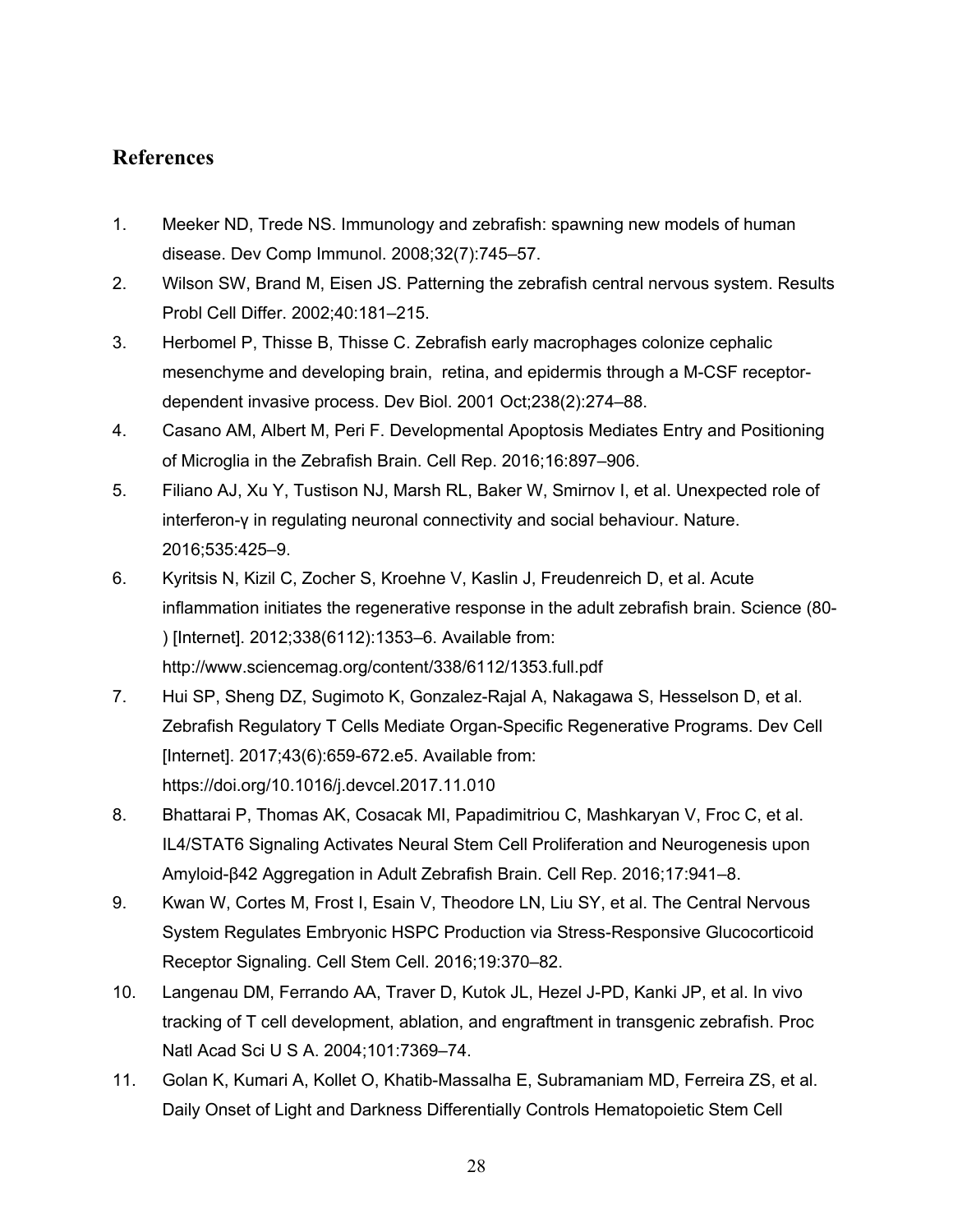Differentiation and Maintenance. Cell Stem Cell. 2018;23:572–85.

- 12. Reinke H, Asher G. Crosstalk between metabolism and circadian clocks. Nat Rev Mol Cell Biol. 2019 Apr;20(4):227–41.
- 13. Scheiermann C, Kunisaki Y, Frenette PS. Circadian control of the immune system. Nat Rev Immunol. 2013 Mar;13(3):190–8.
- 14. Frøland Steindal IA, Whitmore D. Circadian Clocks in Fish-What Have We Learned so far? Biology (Basel). 2019 Mar;8(1).
- 15. Whitmore D, Foulkes NS, Sassone-Corsi P. Light acts directly on organs and cells in culture to set the vertebrate circadian clock. Nature. 2000 Mar;404(6773):87–91.
- 16. Ben-Moshe Livne Z, Alon S, Vallone D, Bayleyen Y, Tovin A, Shainer I, et al. Genetically Blocking the Zebrafish Pineal Clock Affects Circadian Behavior. PLoS Genet. 2016 Nov;12(11):e1006445.
- 17. Ben-Moshe Z, Foulkes NS, Gothilf Y. Functional development of the circadian clock in the zebrafish pineal gland. Biomed Res Int. 2014;2014:235781.
- 18. Du LY, Darroch H, Keerthisinghe P, Ashimbayeva E, Astin JW, Crosier KE, et al. The innate immune cell response to bacterial infection in larval zebrafish is light-regulated. Sci Rep. 2017;7:12657.
- 19. Mosser EA, Chiu CN, Tamai TK, Hirota T, Li S, Hui M, et al. Identification of pathways that regulate circadian rhythms using a larval zebrafish small molecule screen. Sci Rep. 2019;9:12405.
- 20. Morais LH, Schreiber HL 4th, Mazmanian SK. The gut microbiota-brain axis in behaviour and brain disorders. Nat Rev Microbiol. 2020 Oct;
- 21. Pham LN, Kanther M, Semova I, Rawls JF. Methods for generating and colonizing gnotobiotic zebrafish. Nat Protoc. 2008;3(12):1862–75.
- 22. Rendueles O, Ferrières L, Frétaud M, Bégaud E, Herbomel P, Levraud JP, et al. A new zebrafish model of oro-intestinal pathogen colonization reveals a key role for adhesion in protection by probiotic bacteria. PLoS Pathog [Internet]. 2012 Jan [cited 2014 Mar 25];8(7):12. Available from:

http://www.pubmedcentral.nih.gov/articlerender.fcgi?artid=3406073&tool=pmcentrez&ren dertype=abstract

23. de la Torre Canny SG, Mueller O, Craciunescu C V, Blumberg B, Rawls JF. Tributyltin exposure leads to increased adiposity and reduced abundance of leptogenic bacteria in the zebrafish intestine. bioRxiv [Internet]. 2021 Jan 1;2021.07.09.451869. Available from: http://biorxiv.org/content/early/2021/07/11/2021.07.09.451869.abstract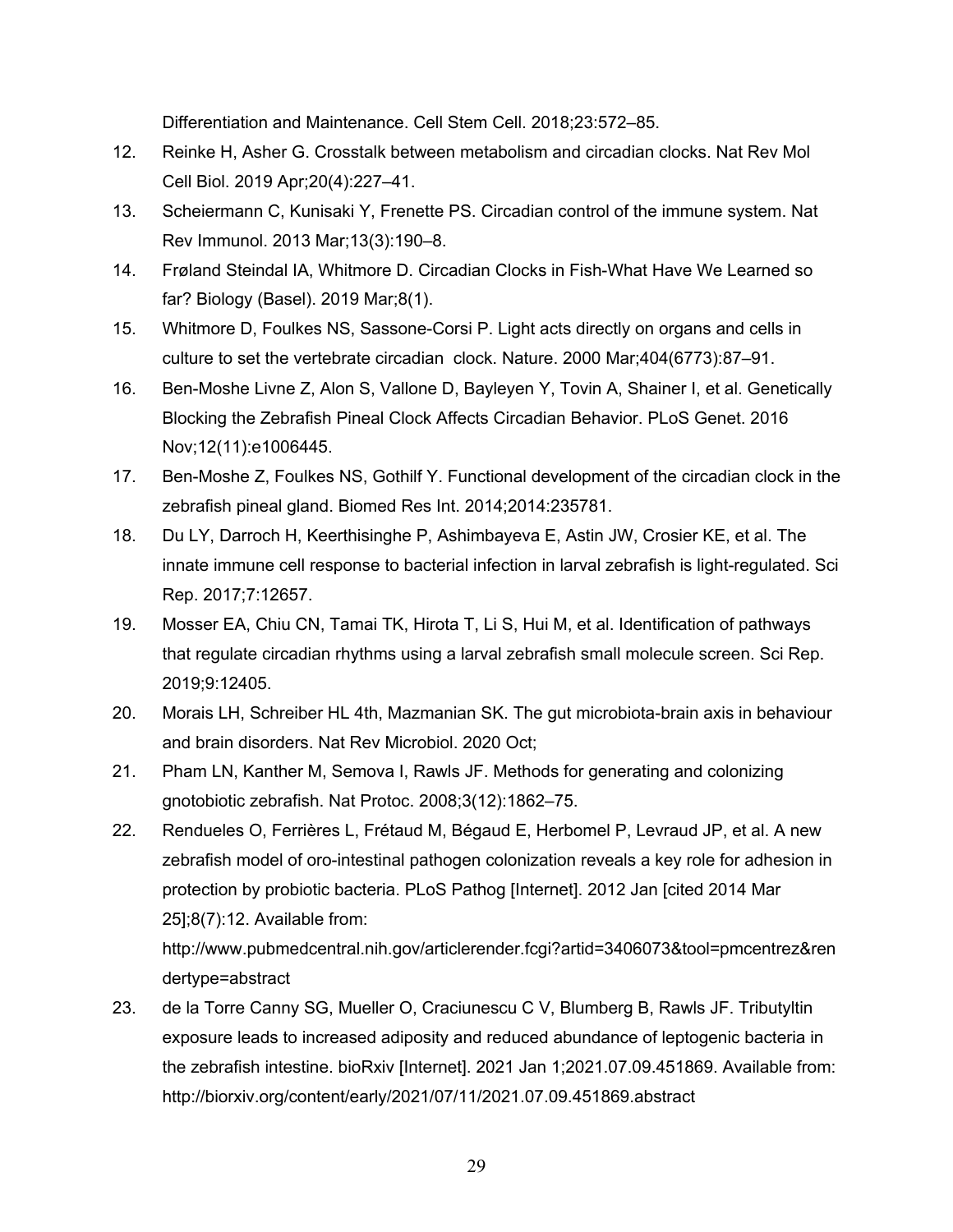- 24. Thyme SB, Pieper LM, Li EH, Pandey S, Wang Y, Morris NS, et al. Phenotypic Landscape of Schizophrenia-Associated Genes Defines Candidates and Their Shared Functions. Cell. 2019 Apr;177(2):478-491.e20.
- 25. Brennan CH. Zebrafish behavioural assays of translational relevance for the study of psychiatric disease. Rev Neurosci. 2011;22(1):37–48.
- 26. Borrelli L, Aceto S, Agnisola C, De Paolo S, Dipineto L, Stilling RM, et al. Probiotic modulation of the microbiota-gut-brain axis and behaviour in zebrafish. Sci Rep. 2016;6:30046.
- 27. Jin Y, Sun LH, Yang W, Cui RJ, Xu SB. The role of BDNF in the neuroimmune axis regulation of mood disorders. Front Neurol. 2019;10:515.
- 28. Davis DJ, Bryda EC, Gillespie CH, Ericsson AC. Microbial modulation of behavior and stress responses in zebrafish larvae. Behav Brain Res. 2016;311:219–27.
- 29. Phelps D, Brinkman NE, Keely SP, Anneken EM, Catron TR, Betancourt D, et al. Microbial colonization is required for normal neurobehavioral development in zebrafish. Sci Rep. 2017;7:11244.
- 30. Catron TR, Swank A, Wehmas LC, Phelps D, Keely SP, Brinkman NE, et al. Microbiota alter metabolism and mediate neurodevelopmental toxicity of 17β-estradiol. Sci Rep. 2019 May;9(1):7064.
- 31. Wiles TJ, Jemielita M, Baker RP, Schlomann BH, Logan SL, Ganz J, et al. Host Gut Motility Promotes Competitive Exclusion within a Model Intestinal Microbiota. PLoS Biol. 2016 Jul;14(7):e1002517.
- 32. Logan SL, Thomas J, Yan J, Baker RP, Shields DS, Xavier JB, et al. The Vibrio cholerae type VI secretion system can modulate host intestinal mechanics to displace gut bacterial symbionts. Proc Natl Acad Sci U S A. 2018;115:E3779-3787.
- 33. Rawls JF, Mahowald MA, Goodman AL, Trent CM, Gordon JI. In vivo imaging and genetic analysis link bacterial motility and symbiosis in the zebrafish gut. Proc Natl Acad Sci U S A. 2007;104:7622–7.
- 34. Casadei E, Tacchi L, Lickwar CR, Espenschied ST, Davison JM, Muñoz P, et al. Commensal bacteria regulate gene expression and differentiation in vertebrate olfactory systems through transcription factor REST. Chem Senses. 2019;44:615–30.
- 35. Bruckner JJ, Stednitz SJ, Grice MZ, Larsch J, Tallafuss A, Washbourne P, et al. The microbiota promotes social behavior by neuro-immune modulation of neurite complexity. bioRxiv [Internet]. 2020 Jan 1;2020.05.01.071373. Available from: http://biorxiv.org/content/early/2020/05/03/2020.05.01.071373.abstract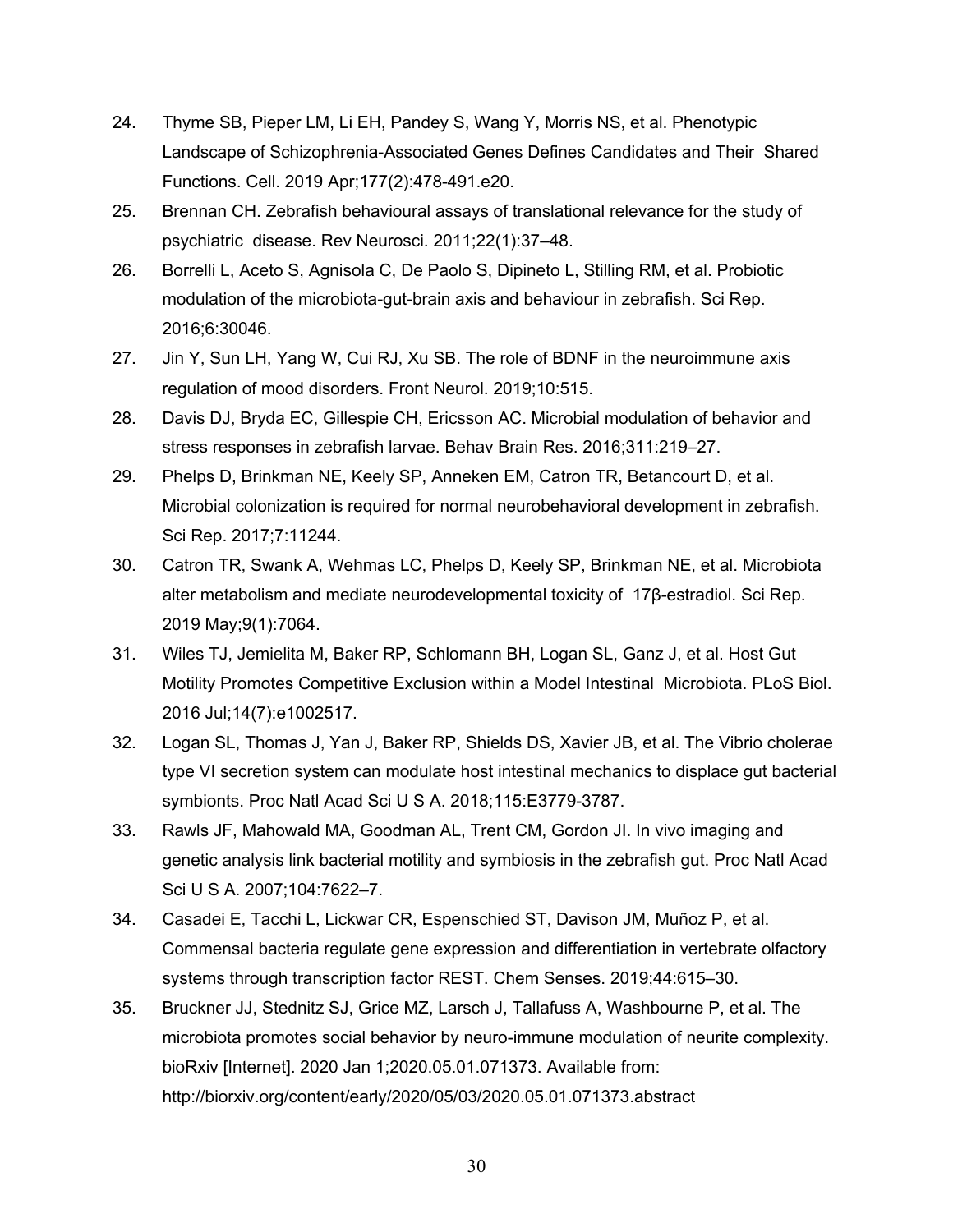- 36. Murdoch CC, Rawls JF. Commensal Microbiota Regulate Vertebrate Innate Immunity-Insights From the Zebrafish. Front Immunol. 2019;10:2100.
- 37. Rawls JF, Samuel BS, Gordon JI. Gnotobiotic zebrafish reveal evolutionarily conserved responses to the gut microbiota. Proc Natl Acad Sci U S A. 2004;101:4596–601.
- 38. Rawls JF, Mahowald MA, Ley RE, Gordon JI. Reciprocal Gut Microbiota Transplants from Zebrafish and Mice to Germ-free Recipients Reveal Host Habitat Selection. Cell. 2006;127:423–33.
- 39. Bates JM, Mittge E, Kuhlman J, Baden KN, Cheesman SE, Guillemin K. Distinct signals from the microbiota promote different aspects of zebrafish gut differentiation. Dev Biol. 2006;297:374–86.
- 40. Bates JM, Akerlund J, Mittge E, Guillemin K. Intestinal Alkaline Phosphatase Detoxifies Lipopolysaccharide and Prevents Inflammation in Zebrafish in Response to the Gut Microbiota. Cell Host Microbe. 2007;2(6):371–82.
- 41. Bennett CM, Kanki JP, Rhodes J, Liu TX, Paw BH, Kieran MW, et al. Myelopoiesis in the zebrafish, Danio rerio. Blood. 2001;98:643–51.
- 42. Lieschke GJ, Oates AC, Crowhurst MO, Ward AC, Layton JE. Morphologic and functional characterization of granulocytes and macrophages in embryonic and adult zebrafish. Blood. 2001;98:3087–96.
- 43. Renshaw SA, Loynes CA, Trushell DMI, Elworthy S, Ingham PW, Whyte MKB. A transgenic zebrafish model of neutrophilic inflammation. Blood. 2006;108:3976–8.
- 44. Mathias JR, Perrin BJ, Liu T-X, Kanki J, Look AT, Huttenlocher A. Resolution of inflammation by retrograde chemotaxis of neutrophils in transgenic zebrafish. J Leukoc Biol. 2006;80:1281–8.
- 45. Kanther M, Tomkovich S, Xiaolun S, Grosser MR, Koo J, Flynn EJ, et al. Commensal microbiota stimulate systemic neutrophil migration through induction of Serum amyloid A. Cell Microbiol. 2014;16:1053–67.
- 46. Murdoch CC, Espenschied ST, Matty MA, Mueller O, Tobin DM, Rawls JF. Intestinal serum amyloid a suppresses systemic neutrophil activation and bactericidal activity in response to microbiota colonization. PLoS Pathog. 2019;15:e1007381.
- 47. Kanther M, Sun X, Mhlbauer M, MacKey LC, Flynn EJ, Bagnat M, et al. Microbial colonization induces dynamic temporal and spatial patterns of NF-κB activation in the zebrafish digestive tract. Gastroenterology. 2011;141:197–207.
- 48. Rolig AS, Parthasarathy R, Burns AR, Bohannan BJM, Guillemin K. Individual members of the microbiota disproportionately modulate host innate immune responses. Cell Host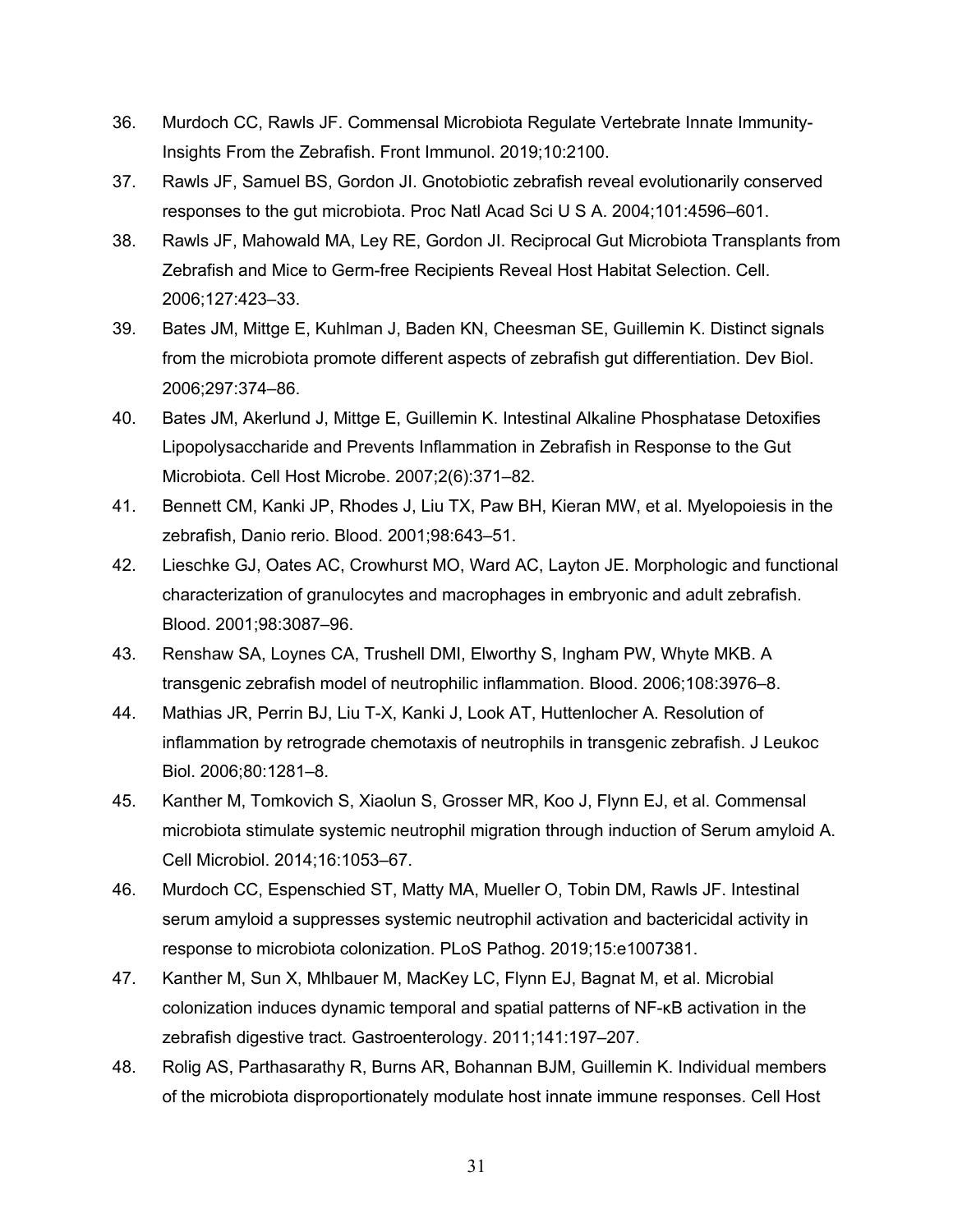Microbe. 2015;18:613–20.

- 49. Derebe MG, Zlatkov CM, Gattu S, Ruhn KA, Vaishnava S, Diehl GE, et al. Serum amyloid A is a retinol binding protein that transports retinol during bacterial infection. Elife. 2014;3:e03206.
- 50. El Aidy S, Merrifield CA, Derrien M, Van Baarlen P, Hooiveld G, Levenez F, et al. The gut microbiota elicits a profound metabolic reorientation in the mouse jejunal mucosa during conventionalisation. Gut. 2013;62:1306–14.
- 51. Stressmann FA, Bernal-Bayard J, Perez-Pascual D, Audrain B, Rendueles O, Briolat V, et al. Mining zebrafish microbiota reveals key community-level resistance against fish pathogen infection. ISME J. 2021 Mar;15(3):702–19.
- 52. Wienholds E, Schulte-Merker S, Walderich B, Plasterk RHA. Target-selected inactivation of the zebrafish rag1 gene. Science. 2002;297:99–102.
- 53. Lam SH, Chua HL, Gong Z, Lam TJ, Sin YM. Development and maturation of the immune system in zebrafish, Danio rerio: a gene expression profiling, in situ hybridization and immunological study. Dev Comp Immunol. 2004 Jan;28(1):9–28.
- 54. Brugman S, Schneeberger K, Witte M, Klein MR, van den Bogert B, Boekhorst J, et al. T lymphocytes control microbial composition by regulating the abundance of Vibrio in the zebrafish gut. Gut Microbes. 2015;5:737–47.
- 55. Roeselers G, Mittge EK, Stephens WZ, Parichy DM, Cavanaugh CM, Guillemin K, et al. Evidence for a core gut microbiota in the zebrafish. ISME J. 2011;5(10):1595–608.
- 56. Stagaman K, Burns AR, Guillemin K, Bohannan BJM. The role of adaptive immunity as an ecological filter on the gut microbiota in zebrafish. ISME J. 2017;11:1630–9.
- 57. Yan C, Brunson DC, Tang Q, Do D, Iftimia NA, Moore JC, et al. Visualizing Engrafted Human Cancer and Therapy Responses in Immunodeficient Zebrafish. Cell. 2019 Jun;177(7):1903-1914.e14.
- 58. Van Der Vaart M, Van Soest JJ, Spaink HP, Meijer AH. Functional analysis of a zebrafish myd88 mutant identifies key transcriptional components of the innate immune system. DMM Dis Model Mech. 2013;6:841–54.
- 59. Burns AR, Miller E, Agarwal M, Rolig AS, Milligan-Myhre K, Seredick S, et al. Interhost dispersal alters microbiome assembly and can overwhelm host innate immunity in an experimental zebrafish model. Proc Natl Acad Sci U S A. 2017;114:11181–6.
- 60. Earley AM, Graves CL, Shiau CE. Critical Role for a Subset of Intestinal Macrophages in Shaping Gut Microbiota in Adult Zebrafish. Cell Rep. 2018;9:424–36.
- 61. Rolig AS, Mittge EK, Ganz J, Troll J V, Melancon E, Wiles TJ, et al. The enteric nervous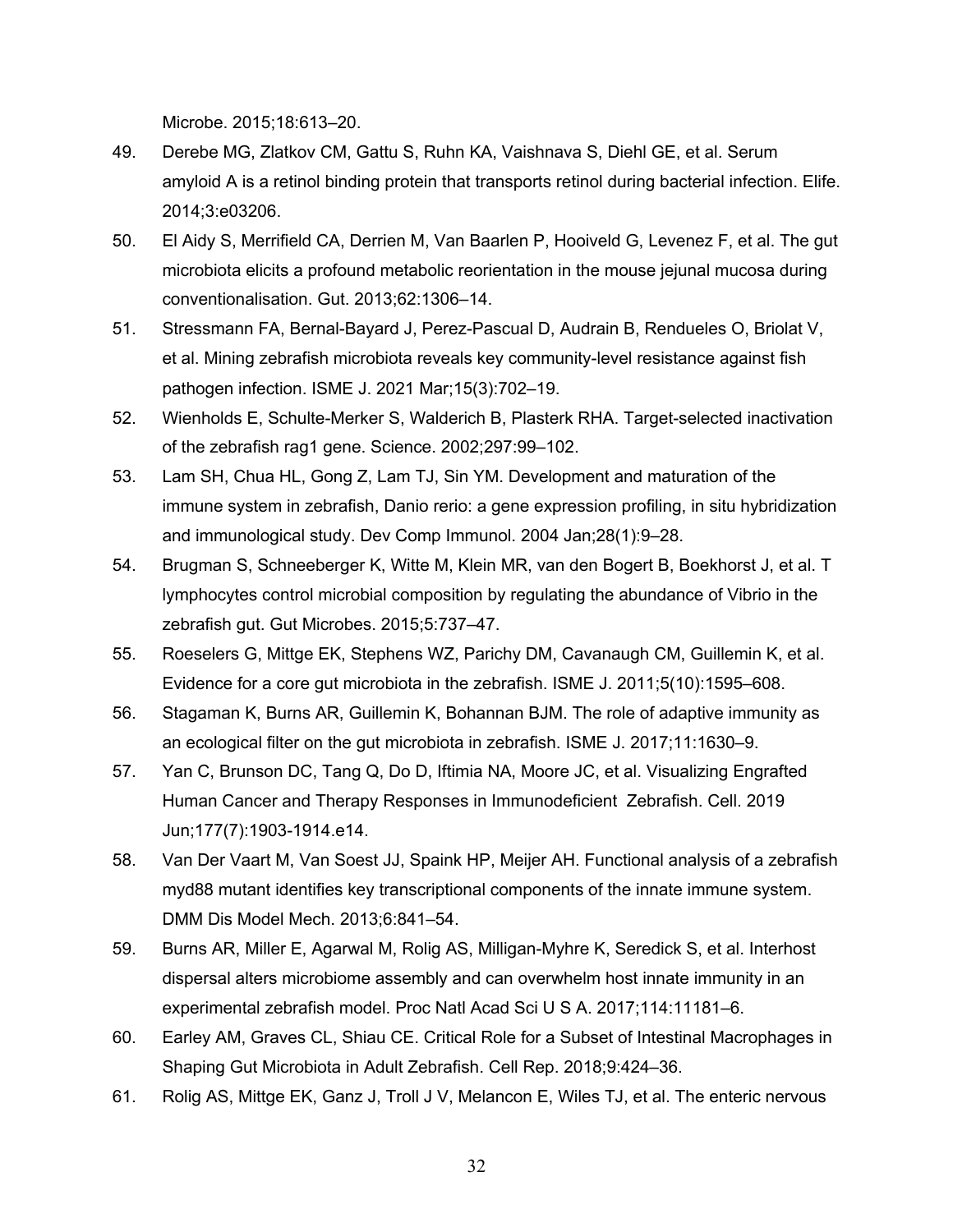system promotes intestinal health by constraining microbiota composition. PLoS Biol. 2017 Feb;15(2):e2000689.

- 62. Ye L, Bae M, Cassilly CD, Jabba S V, Thorpe DW, Martin AM, et al. Enteroendocrine cells sense bacterial tryptophan catabolites to activate enteric and vagal neuronal pathways. Cell Host Microbe. 2021 Feb;29(2):179-196.e9.
- 63. Kieser KJ, Kagan JC. Multi-receptor detection of individual bacterial products by the innate immune system. Nat Rev Immunol. 2017 Jun;17(6):376–90.
- 64. Linnerz T, Hall CJ. The Diverse Roles of Phagocytes During Bacterial and Fungal Infections and Sterile Inflammation: Lessons From Zebrafish. Front Immunol. 2020;11:1094.
- 65. Harvie EA, Huttenlocher A. Neutrophils in host defense: new insights from zebrafish. J Leukoc Biol. 2015 Oct;98(4):523–37.
- 66. Baral P, Udit S, Chiu IM. Pain and immunity: implications for host defence. Nat Rev Immunol. 2019 Jul;19(7):433–47.
- 67. Tacchi L, Musharrafieh R, Larragoite ET, Crossey K, Erhardt EB, Martin SAM, et al. Nasal immunity is an ancient arm of the mucosal immune system of vertebrates. Nat Commun. 2014 Oct;5:5205.
- 68. Sepahi A, Kraus A, Casadei E, Johnston CA, Galindo-Villegas J, Kelly C, et al. Olfactory sensory neurons mediate ultrarapid antiviral immune responses in a TrkA-dependent manner. Proc Natl Acad Sci U S A. 2019;116:12428–12436.
- 69. Mathuru AS, Kibat C, Cheong WF, Shui G, Wenk MR, Friedrich RW, et al. Chondroitin fragments are odorants that trigger fear behavior in fish. Curr Biol. 2012 Mar;22(6):538– 44.
- 70. Chia JSM, Wall ES, Wee CL, Rowland TAJ, Cheng R-K, Cheow K, et al. Bacteria evoke alarm behaviour in zebrafish. Nat Commun. 2019 Aug;10(1):3831.
- 71. Jesuthasan S, Krishnan S, Cheng R-K, Mathuru A. Neural correlates of state transitions elicited by a chemosensory danger cue. Prog Neuropsychopharmacol Biol Psychiatry. 2021 Dec;111:110110.
- 72. Kermen F, Darnet L, Wiest C, Palumbo F, Bechert J, Uslu O, et al. Stimulus-specific behavioral responses of zebrafish to a large range of odors exhibit individual variability. BMC Biol. 2020 Jun;18(1):66.
- 73. Kaiko GE, Stappenbeck TS. Host-microbe interactions shaping the gastrointestinal environment. Trends Immunol. 2014 Nov;35(11):538–48.
- 74. Fung TC, Olson CA, Hsiao EY. Interactions between the microbiota, immune and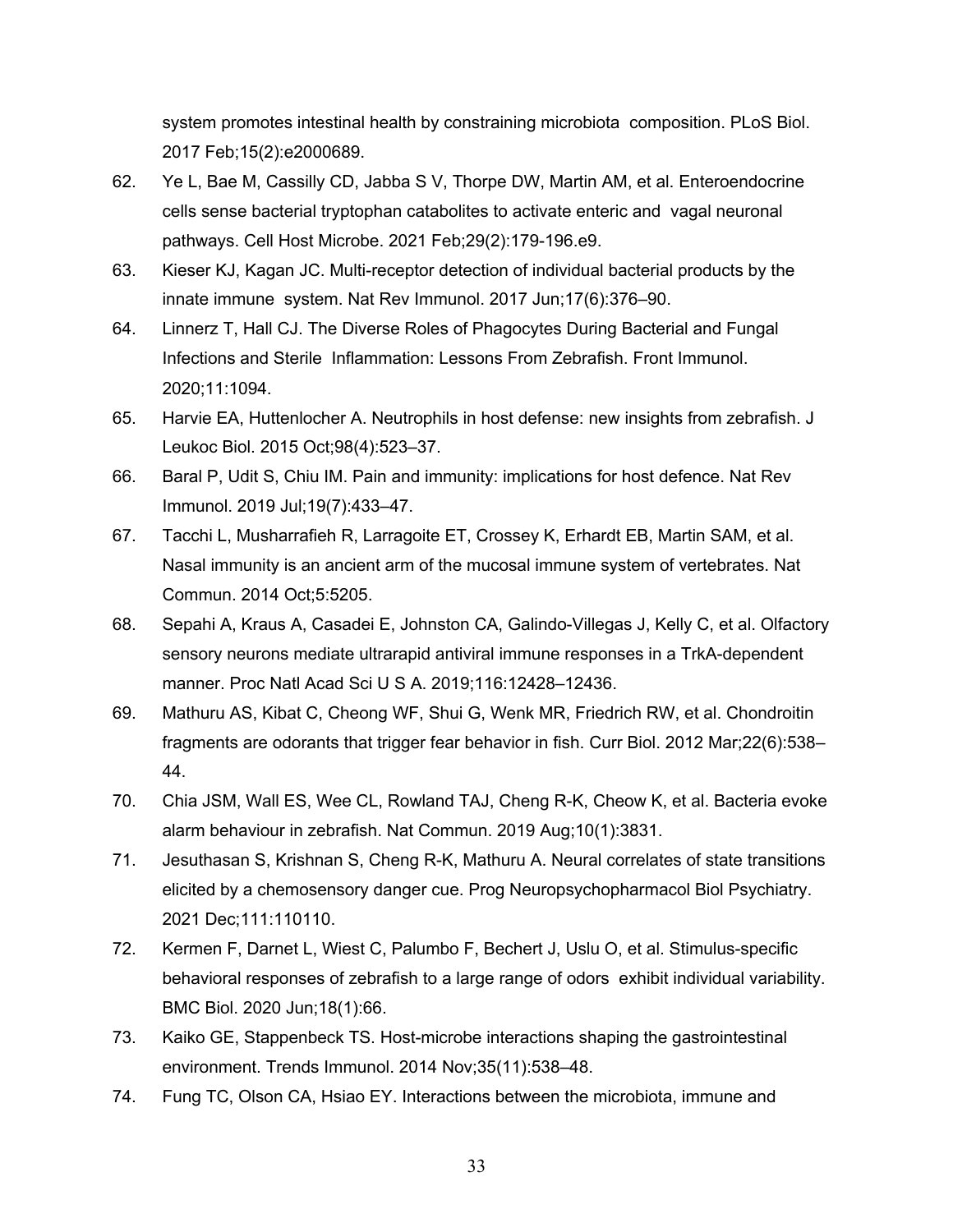nervous systems in health and disease. Nat Neurosci. 2017 Feb;20(2):145–55.

- 75. Furness JB, Rivera LR, Cho H-J, Bravo DM, Callaghan B. The gut as a sensory organ. Nat Rev Gastroenterol Hepatol. 2013 Dec;10(12):729–40.
- 76. Ye L, Mueller O, Bagwell J, Bagnat M, Liddle RA, Rawls JF. High fat diet induces microbiota-dependent silencing of enteroendocrine cells. Elife. 2019 Dec;8.
- 77. Guo X, Yin C, Yang F, Zhang Y, Huang H, Wang J, et al. The Cellular Diversity and Transcription Factor Code of Drosophila Enteroendocrine Cells. Cell Rep. 2019 Dec;29(12):4172-4185.e5.
- 78. Kaelberer MM, Buchanan KL, Klein ME, Barth BB, Montoya MM, Shen X, et al. A gutbrain neural circuit for nutrient sensory transduction. Science. 2018 Sep;361(6408).
- 79. Bellono NW, Bayrer JR, Leitch DB, Castro J, Zhang C, O'Donnell TA, et al. Enterochromaffin Cells Are Gut Chemosensors that Couple to Sensory Neural Pathways. Cell. 2017 Jun;170(1):185-198.e16.
- 80. Gribble FM, Reimann F. Enteroendocrine Cells: Chemosensors in the Intestinal Epithelium. Annu Rev Physiol. 2016;78:277–99.
- 81. Lu VB, Gribble FM, Reimann F. Free Fatty Acid Receptors in Enteroendocrine Cells. Endocrinology. 2018 Jul;159(7):2826–35.
- 82. Chimerel C, Emery E, Summers DK, Keyser U, Gribble FM, Reimann F. Bacterial metabolite indole modulates incretin secretion from intestinal enteroendocrine L cells. Cell Rep. 2014 Nov;9(4):1202–8.
- 83. Furness JB, Kunze WA, Clerc N. Nutrient tasting and signaling mechanisms in the gut. II. The intestine as a sensory organ: neural, endocrine, and immune responses. Am J Physiol. 1999 Nov;277(5):G922-8.
- 84. Bautista DM, Pellegrino M, Tsunozaki M. TRPA1: A gatekeeper for inflammation. Annu Rev Physiol. 2013;75:181–200.
- 85. Rambukkana A, Zanazzi G, Tapinos N, Salzer JL. Contact-dependent demyelination by Mycobacterium leprae in the absence of immune cells. Science. 2002 May;296(5569):927–31.
- 86. Madigan CA, Cambier CJ, Kelly-Scumpia KM, Scumpia PO, Cheng T-Y, Zailaa J, et al. A Macrophage Response to Mycobacterium leprae Phenolic Glycolipid Initiates Nerve Damage in Leprosy. Cell. 2017 Aug;170(5):973-985.e10.
- 87. Patterson H, Saralahti A, Parikka M, Dramsi S, Trieu-Cuot P, Poyart C, et al. Adult zebrafish model of bacterial meningitis in Streptococcus agalactiae infection. Dev Comp Immunol [Internet]. 2012 Nov;38(3):447–55. Available from: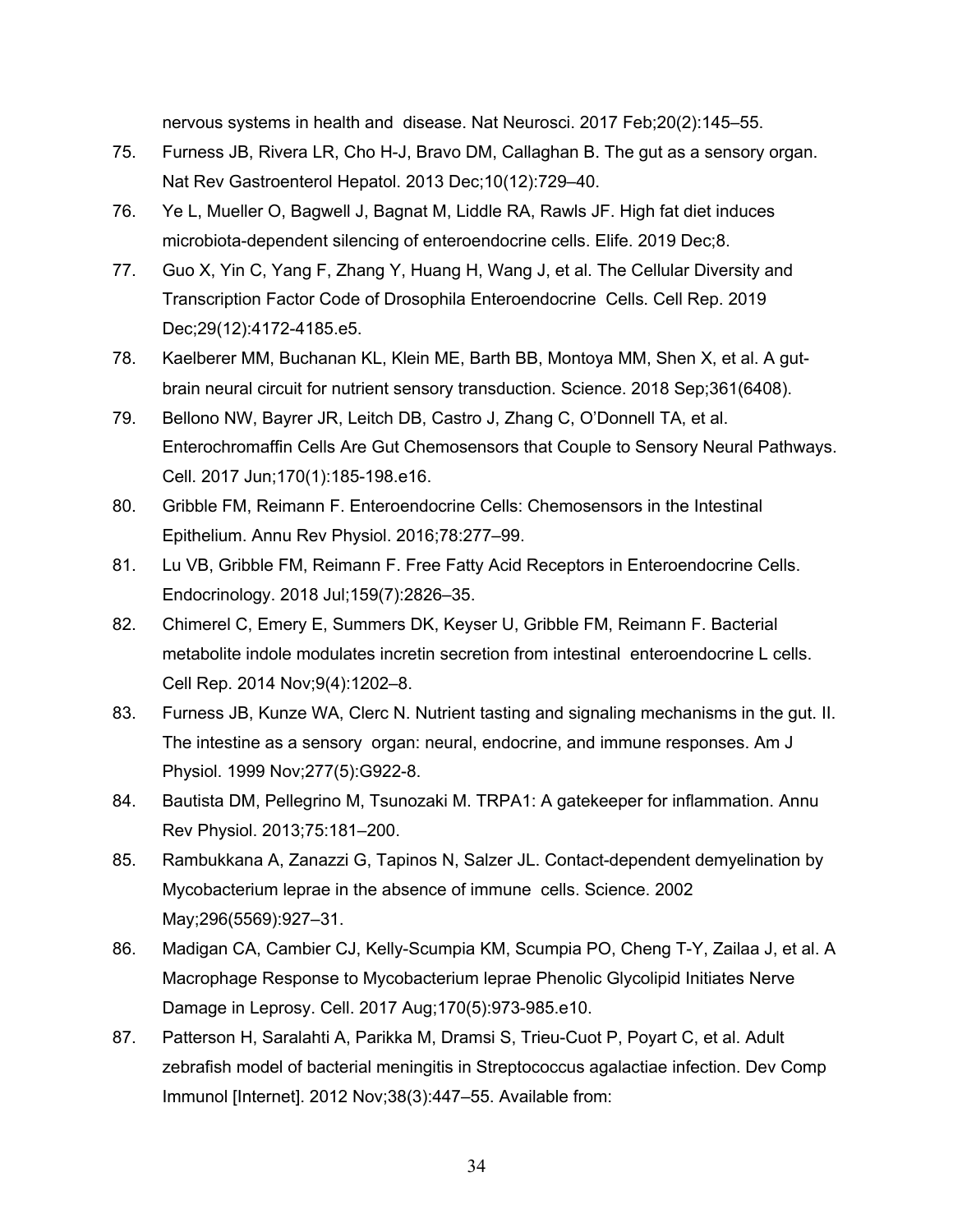http://www.ncbi.nlm.nih.gov/pubmed/22867759

- 88. Kim BJ, Hancock BM, Del Cid N, Bermudez A, Traver D, Doran KS. Streptococcus agalactiae infection in zebrafish larvae. Microb Pathog. 2015;
- 89. Jim KK, Engelen-Lee J, van der Sar AM, Bitter W, Brouwer MC, van der Ende A, et al. Infection of zebrafish embryos with live fluorescent Streptococcus pneumoniae as a realtime pneumococcal meningitis model. J Neuroinflammation. 2016 Aug;13(1):188.
- 90. Wilkinson RJ, Rohlwink U, Misra UK, van Crevel R, Mai NTH, Dooley KE, et al. Tuberculous meningitis. Nat Rev Neurol. 2017 Oct;13(10):581–98.
- 91. van Leeuwen LM, van der Kuip M, Youssef SA, de Bruin A, Bitter W, van Furth AM, et al. Modeling tuberculous meningitis in zebrafish using Mycobacterium marinum. Dis Model Mech [Internet]. 2014;7(9):1111–22. Available from: http://dmm.biologists.org/cgi/doi/10.1242/dmm.015453
- 92. Davis JM, Clay H, Lewis JL, Ghori N, Herbomel P, Ramakrishnan L. Real-time visualization of mycobacterium-macrophage interactions leading to initiation of granuloma formation in zebrafish embryos. Immunity. 2002 Dec;17(6):693–702.
- 93. Fleming A, Diekmann H, Goldsmith P. Functional characterisation of the maturation of the blood-brain barrier in larval zebrafish. PLoS One. 2013;8(10):e77548.
- 94. van Leeuwen LM, Boot M, Kuijl C, Picavet DI, van Stempvoort G, van der Pol SMA, et al. Mycobacteria employ two different mechanisms to cross the blood-brain barrier. Cell Microbiol. 2018 Sep;20(9):e12858.
- 95. Tobin DM, Vary JCJ, Ray JP, Walsh GS, Dunstan SJ, Bang ND, et al. The lta4h locus modulates susceptibility to mycobacterial infection in zebrafish and humans. Cell. 2010 Mar;140(5):717–30.
- 96. Tobin DM, Roca FJ, Oh SF, McFarland R, Vickery TW, Ray JP, et al. Host genotypespecific therapies can optimize the inflammatory response to mycobacterial infections. Cell. 2012 Feb;148(3):434–46.
- 97. Kent ML, Sanders JL, Spagnoli S, Al-Samarrie CE, Murray KN. Review of diseases and health management in zebrafish Danio rerio (Hamilton 1822) in research facilities. J Fish Dis. 2020 Jun;43(6):637–50.
- 98. Crim MJ, Riley LK. Viral diseases in Zebrafish: What is known and unknown. ILAR J. 2012;53(2):135–43.
- 99. Altan E, Kubiski S V, Boros Á, Reuter G, Sadeghi M, Deng X, et al. A Highly Divergent Picornavirus Infecting the Gut Epithelia of Zebrafish (Danio rerio) in Research Institutions Worldwide. Zebrafish. 2019 Jun;16(3):291–9.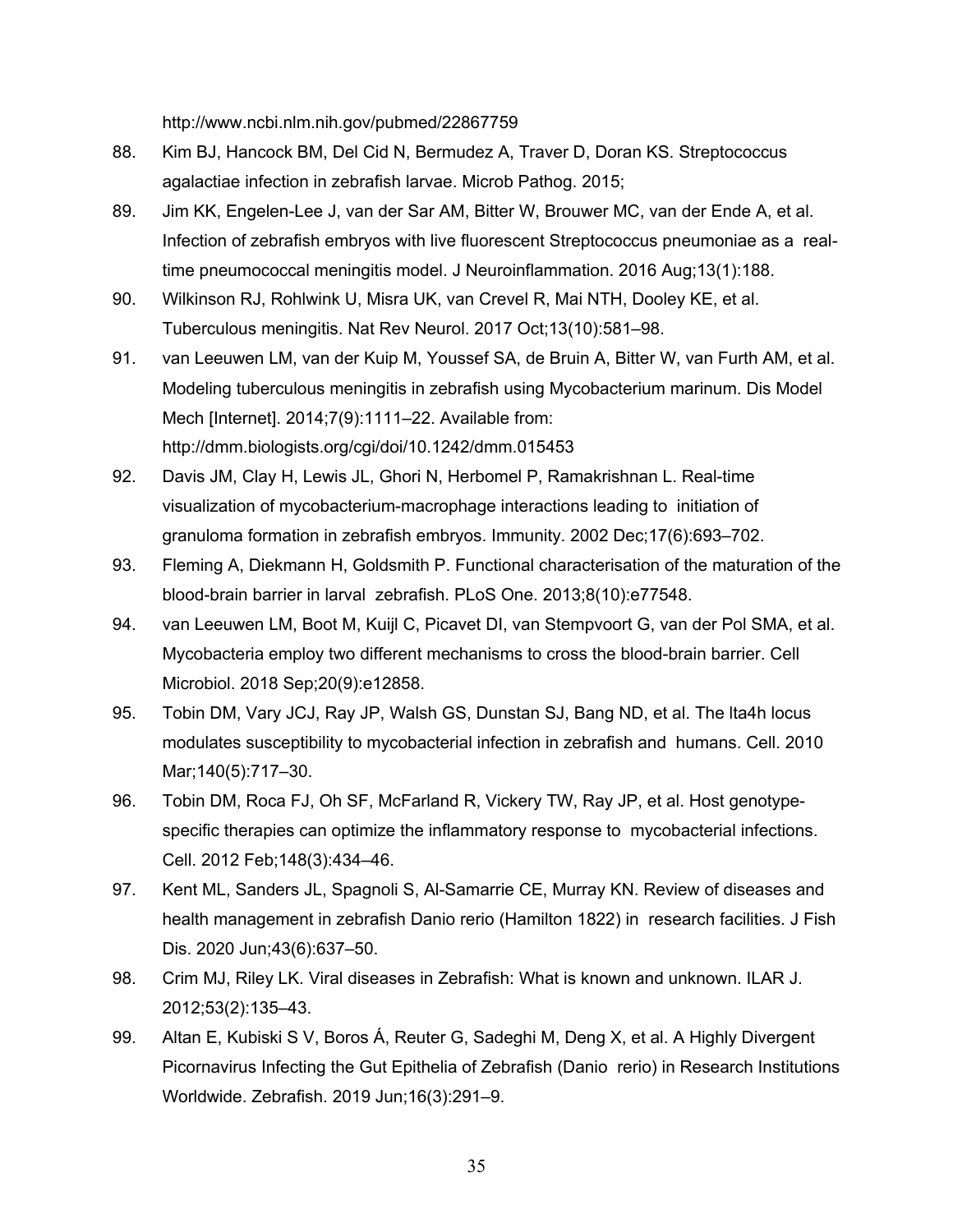- 100. Balla KM, Rice MC, Gagnon JA, Elde NC. Linking Virus Discovery to Immune Responses Visualized during Zebrafish Infections. Curr Biol. 2020;30:2092–103.
- 101. Munday BL, Kwang J, Moody N. Betanodavirus infections of teleost fish: A review. J Fish Dis. 2002;25:127–42.
- 102. Lu MW, Chao YM, Guo TC, Santi N, Evensen ??ystein, Kasani SK, et al. The interferon response is involved in nervous necrosis virus acute and persistent infection in zebrafish infection model. Mol Immunol. 2008;45:1146–52.
- 103. Burgos JS, Ripoll-Gomez J, Alfaro JM, Sastre I, Valdivieso F. Zebrafish as a new model for herpes simplex virus type 1 infection. Zebrafish. 2008;5:323–33.
- 104. Ge R, Zhou Y, Peng R, Wang R, Li M, Zhang Y, et al. Conservation of the STING-Mediated Cytosolic DNA Sensing Pathway in Zebrafish. J Virol. 2015;89:7696–706.
- 105. Ludwig M, Palha N, Torhy C, Briolat V, Colucci-Guyon E, Brémont M, et al. Whole-body analysis of a viral infection: Vascular endothelium is a primary target of Infectious Hematopoietic Necrosis Virus in zebrafish larvae. PLoS Pathog [Internet]. 2011 Jan [cited 2014 Mar 25];7(2):e1001269. Available from: http://www.pubmedcentral.nih.gov/articlerender.fcgi?artid=3033377&tool=pmcentrez&ren dertype=abstract
- 106. Briolat V, Jouneau L, Carvalho R, Palha N, Langevin C, Herbomel P, et al. Contrasted Innate Responses to Two Viruses in Zebrafish: Insights into the Ancestral Repertoire of Vertebrate IFN-Stimulated Genes. J Immunol [Internet]. 2014 Mar 28 [cited 2014 Apr 3];192:4328–41. Available from: http://www.ncbi.nlm.nih.gov/pubmed/24683187
- 107. Palha N, Guivel-Benhassine F, Briolat V, Lutfalla G, Sourisseau M, Ellett F, et al. Real-Time Whole-Body Visualization of Chikungunya Virus Infection and Host Interferon Response in Zebrafish. PLoS Pathog [Internet]. 2013 Jan [cited 2014 Mar 25];9(9):e1003619. Available from: http://www.pubmedcentral.nih.gov/articlerender.fcgi?artid=3764224&tool=pmcentrez&ren dertype=abstract
- 108. Passoni G, Langevin C, Palha N, Mounce BC, Briolat V, Affaticati P, et al. Imaging of viral neuroinvasion in the zebrafish reveals that Sindbis and chikungunya viruses favour different entry routes. DMM Dis Model Mech. 2017;10(7):847–57.
- 109. Boucontet L, Passoni G, Thiry V, Maggi L, Herbomel P, Levraud J-P, et al. A model of superinfection of virus-infected zebrafish larvae: Increased susceptibility to bacteria associated with neutrophil death. Front Immunol. 2018;9:1084.
- 110. Nakamura K. Central circuitries for body temperature regulation and fever. Am J Physiol